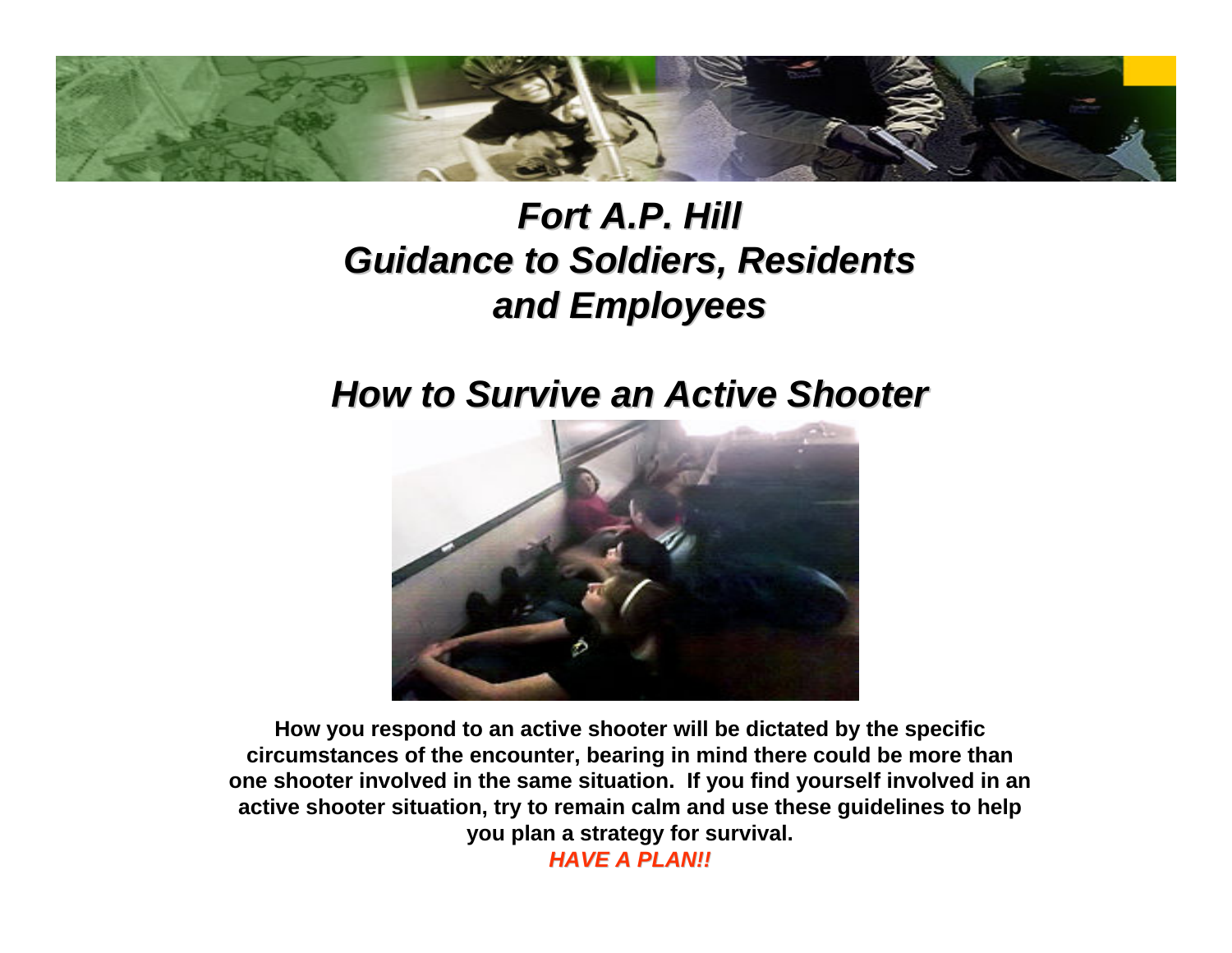"Within the span of 16 minutes, the gunman **killed 13 people and wounded 21 others. A killed 13 people and wounded 21 others. A [savage act of domestic terrorism, their crime savage act of domestic terrorism, their crime](http://upload.wikimedia.org/wikipedia/en/d/dc/Eric_harris_dylan_klebold.jpg)  is the deadliest school shooting in the is the deadliest school shooting in the history of the United States history of the United States"**

> **Sheriff John P. Stone Sheriff John P. Stone Jefferson Co. Colorado Jefferson Co. Colorado**

**Eric Harris and Dylan Klebold caught on the high school's security cameras in the cafeteria shortly before committing suicide. cameras the cafeteria shortly before committing suicide.**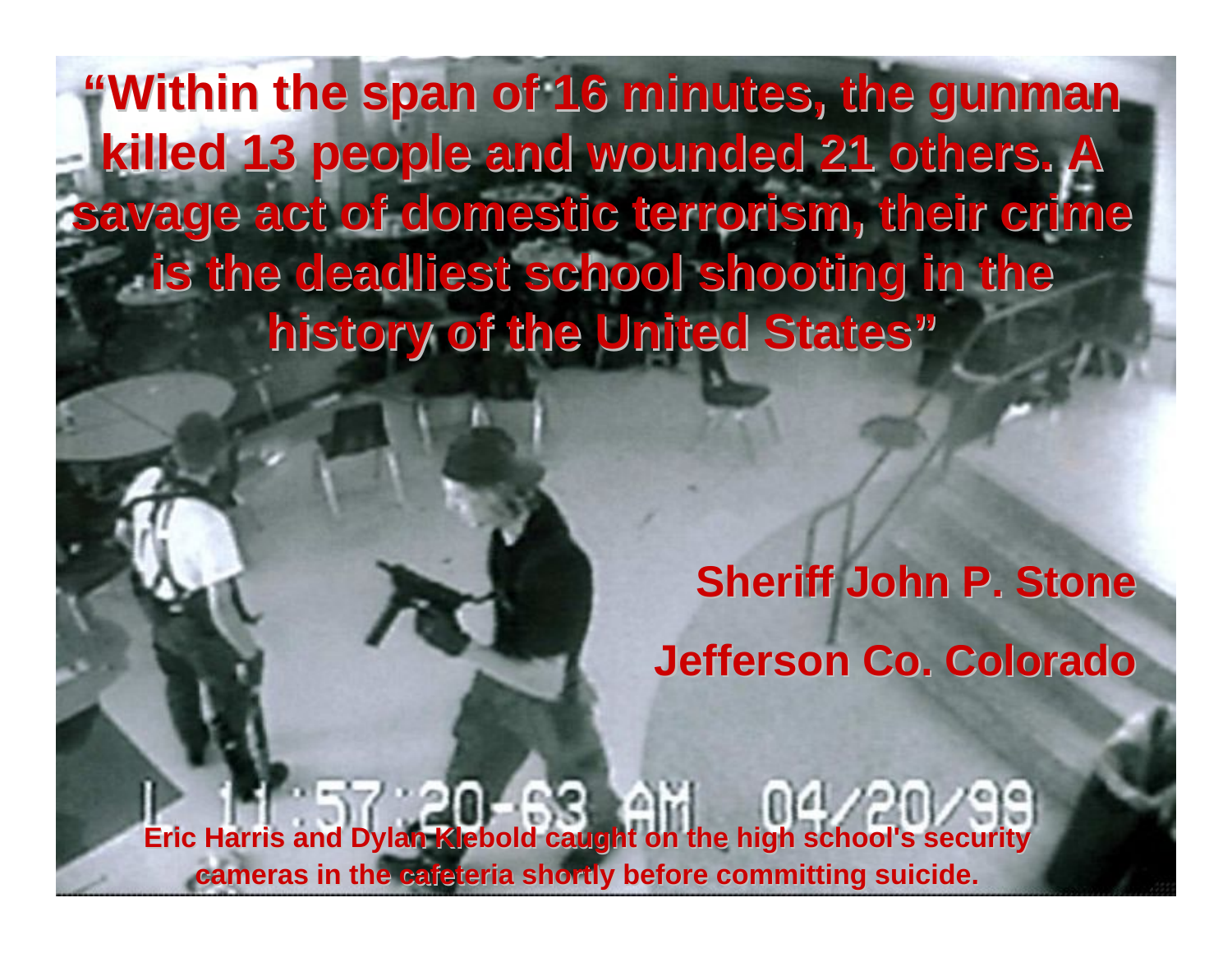#### **Active Shooter Incidents**

What is a active shooter? Unlike a barricaded suspect who tends to stay in a known and confined area, a active shooter is on the move, difficult to isolate, his precise location may be unknown, and there is immediate risk of death or serious injury to potential victims. Since the middle of the last century, their have been thousand's of active shooter incidents in the United States and abroad. In the public school's, their have been over one hundred student on student shootings. One of the earliest active shooter school incidents occurred at the University of Texas on August 1, 1966 when student Charles Whitman shot and killed fifteen, and wounded 31 from a school tower in the center of the campus.

On July 18, 1984, a 41 year old unemployed security guard named James Huberty walked into a McDonald's in San Diego and killed 21 people and wounded 19. The suspect was killed by a police sniper. During the North Hollywood Bank Robbery Incident on February 27, 1997, two gunmen wounded 13 people before one was shot and wounded and the other took his own life.

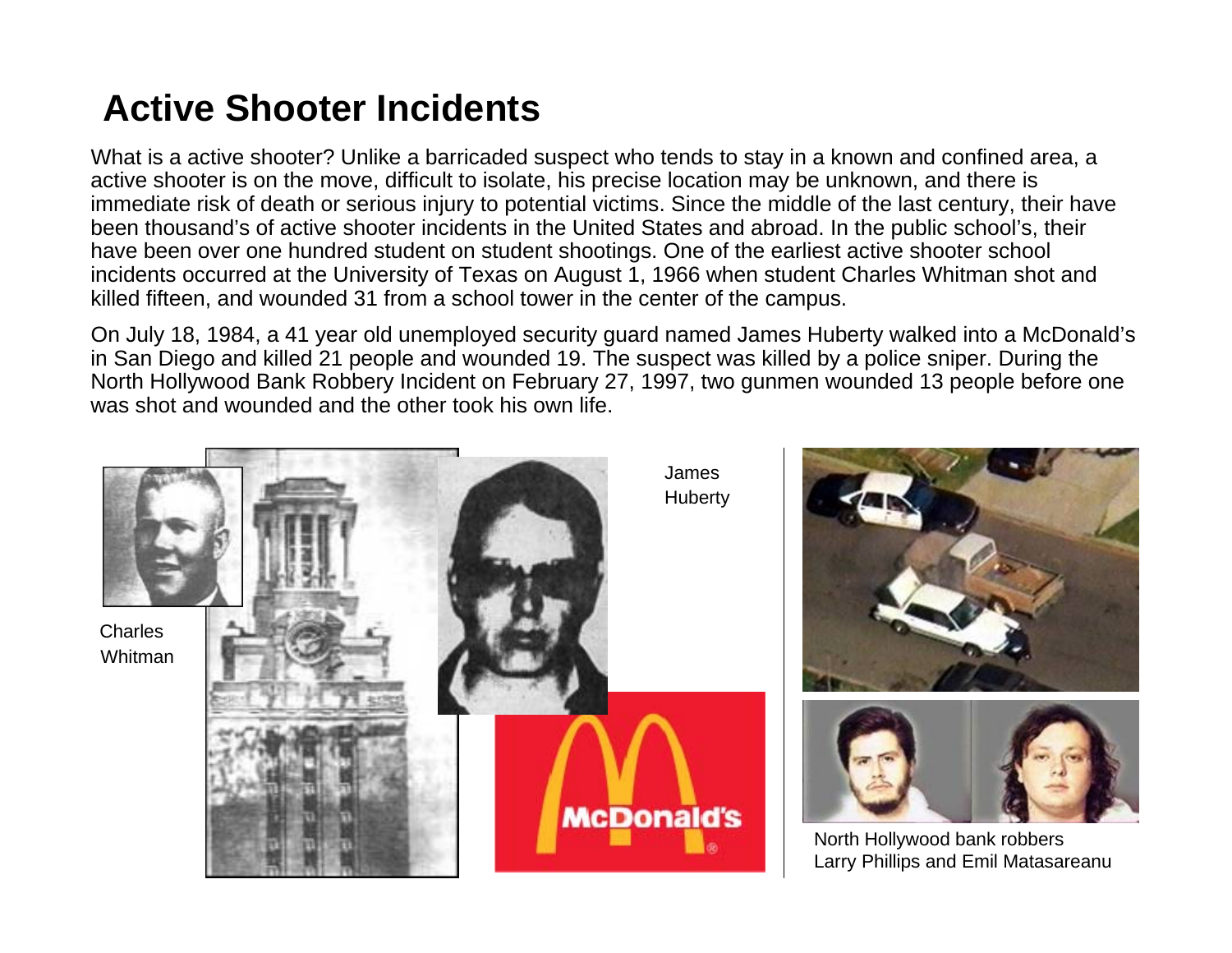



#### *[Westroads Mall shooting:](http://en.wikipedia.org/wiki/Image:VonMaurOmaha.jpg)*

**[A murder-suicide that occurred on 5 December 2007, at the Von](http://upload.wikimedia.org/wikipedia/en/d/d1/Von_Maur_memorial.jpg)  Maur department store in the Westroads Mall in Omaha,** 

**Nebraska. Nineteen-year-old Robert A. Hawkins** 

**killed nine people (including himself) and wounded four, two of them critically.** 

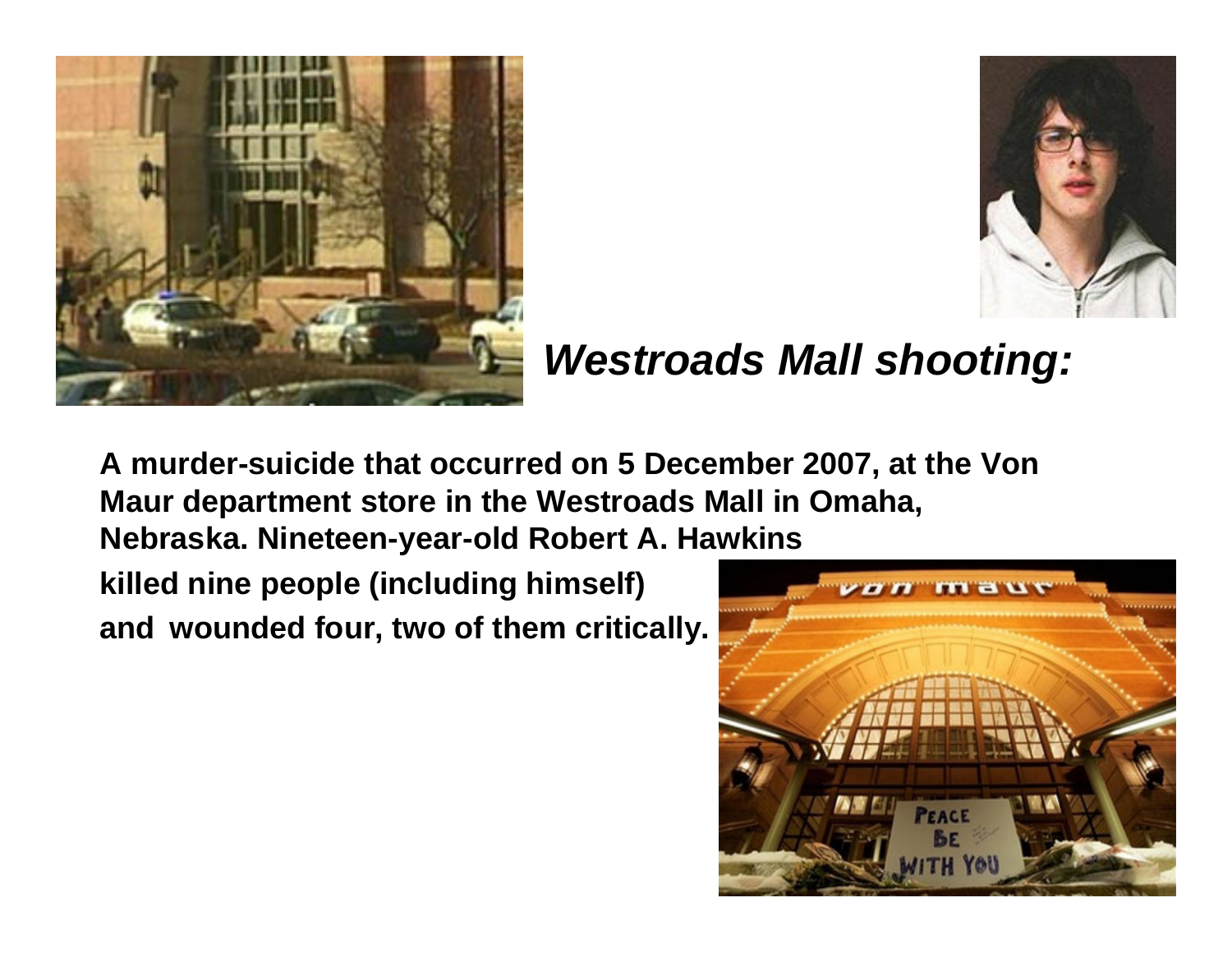#### *Lancaster County, PA Amish School Murders:*



On the morning of Monday, 2 October 2006, a gunman took hostages and eventually killed five girls (aged 6-13) and then committed suicide at West Nickel Mines School, a one-roomed schoolhouse in the Old Order Amish community in Lancaster County, PA. Police report that the gunman was Charles Carl Roberts, IV a 32-year-old milktank truck driver who lived nearby.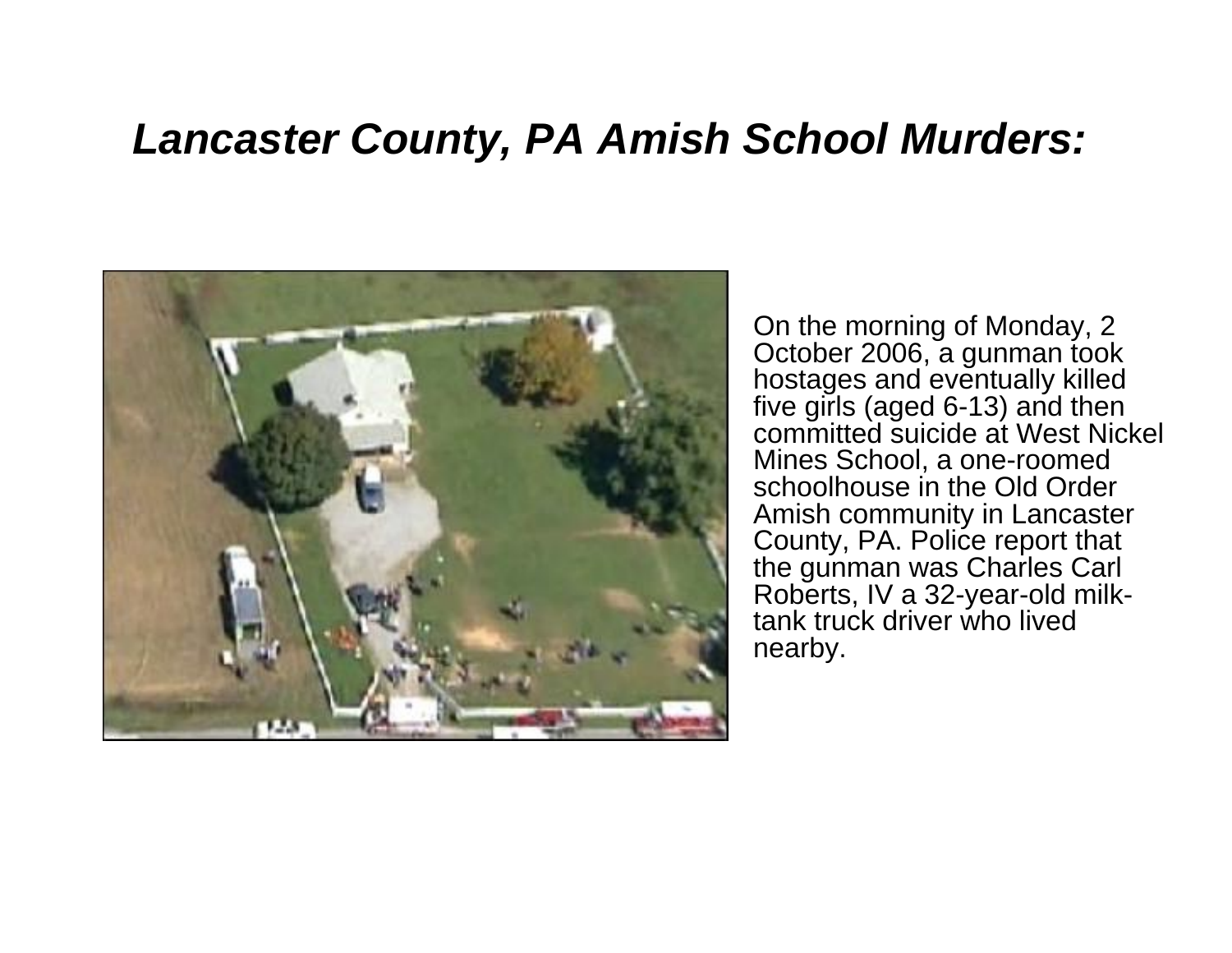#### *Edmond, Oklahoma in 1986:*



USPS letter carrier Patrick H. Sherrill, a "disgruntled postal worker" fit the profile of a potential mass killer. A loner and socially inept, he was unable to hold a job for long and blamed management for his problems. His fascination with guns was fed by service in the U.S. Marines and active participation in the Oklahoma Air National Guard, where he became a small arms expert.

Frustrated at being formally disciplined by his postal supervisor several times, Sherrill had on two occasions threatened revenge. After receiving a reprimand on August 19, he reported to work on the morning of August 20 armed with three semiautomatic pistols and ammunition. He entered the facility, shot his supervisor to death, and tracked his co-workers through the building, killing fourteen and wounding six. He then killed himself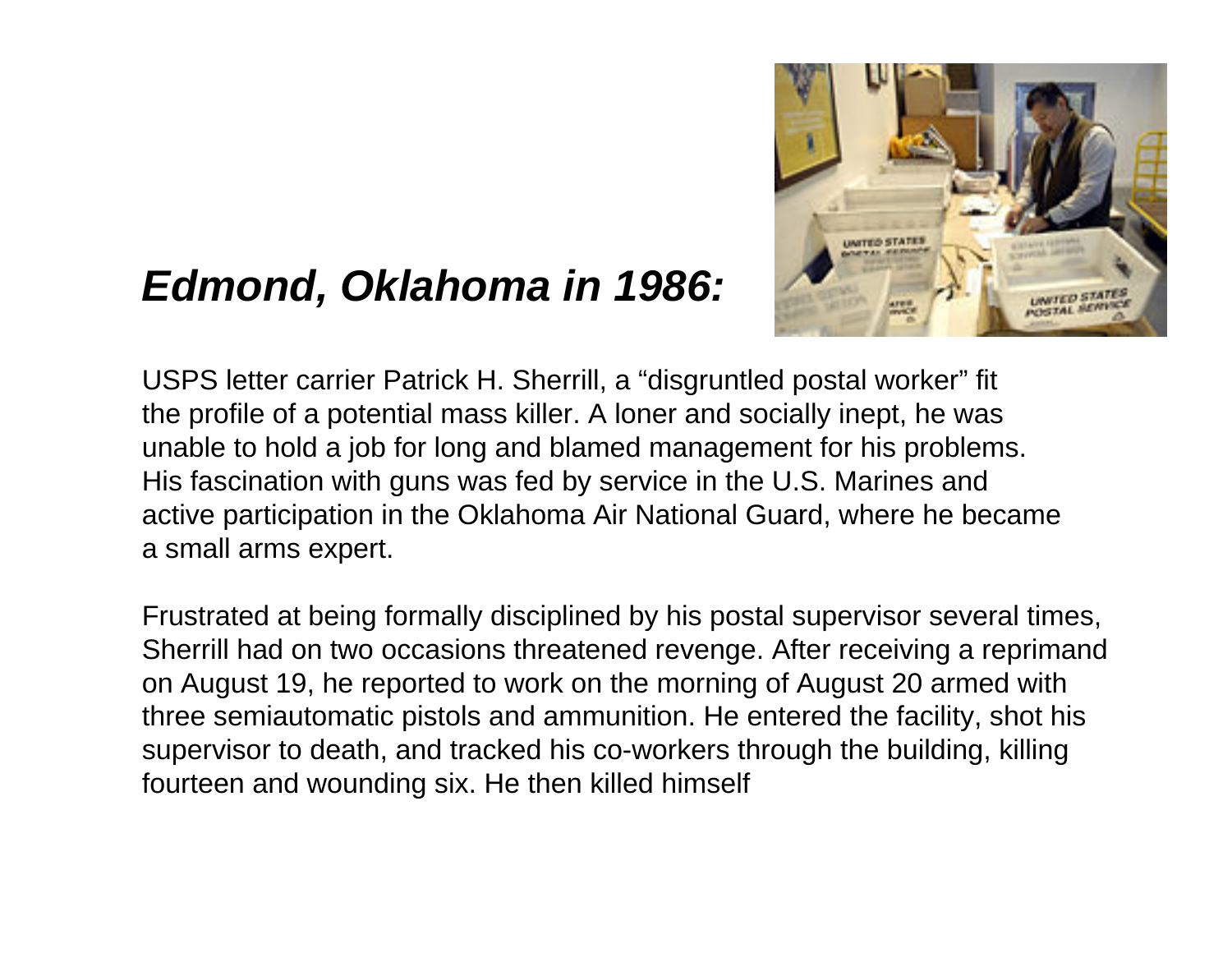#### *Goleta, California January 2006:*



Just after 9 p.m. on Jan. 30, 2006, Jennifer San Marco passed through a heavily guarded security station in a mail processing plant and distribution center in Goleta, Calif., by driving behind another vehicle to enter the building where she had worked two years earlier. No one realized that she had just killed her former neighbor, Beverly Graham, with a shot to the head in her apartment. They apparently also did not realize that she was armed with a 15-round, 9mm Smith & Wesson pistol and ammunition.

At gunpoint, San Marco took an employee's badge, according to early news reports. The 44-year-old then shot two people in the parking lot before entering the building to shoot four more before she turned the gun on herself, taking her own life. Five died at the location from their wounds and the sixth person died two days later in the hospital. Since San Marco had left behind no suicide note, her motives remain in question.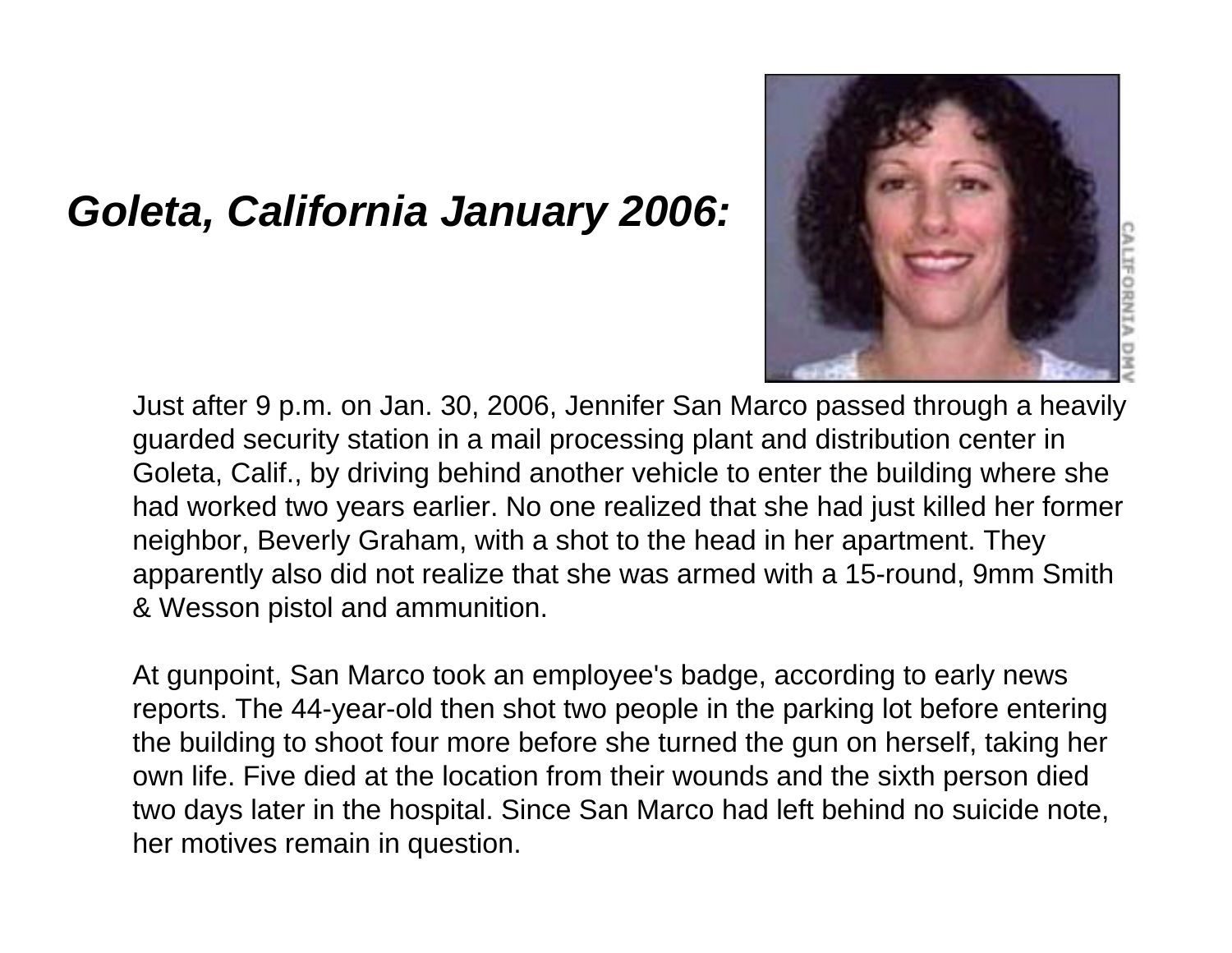

#### VIRGINIA TECH SHOOTINGS: FIVE PAGES OF SPECIAL COVERAGE INSIDE, A2-A6

The Netus & Advance



Tuesday, April 17, 2007



**BULLETIN NBC RECEIVES PACKAGE FROM VIRGINIA TECH KILLER** 

**AMSNBC** 

**ALL NBC NEWS** 

#### **Tech horror**

#### NATION IN SHOCK OVER RAMPAGE AT VIRGINIA TECH

When shooting ended, 33 dead and other lives changed forever

**Frenchfields General**<br>and Associated Prace reports

 $\mathbf{B}^{\text{local} \, \text{nonlocal} \, \text{nonlocal} \, \text{nonlocal} \, \text{on} \, \text{nonlocal} \, \text{on} \, \text{nonlocal} \, \text{on} \, \text{nonlocal} \, \text{on} \, \text{nonlocal} \, \text{nonlocal} \, \text{nonlocal} \, \text{nonlocal} \, \text{nonlocal} \, \text{nonlocal} \, \text{nonlocal} \, \text{nonlocal} \, \text{nonlocal} \, \text{nonlocal} \, \text{nonlocal} \, \text{nonlocal} \, \text{nonlocal} \, \text{nonlocal} \, \text{nonlocal} \, \text{nonlocal} \, \text$ 

the thermal contract to the space of the space of the space of the space of the space of the space of the space of the space of the space of the space of the space of the space of the space of the space of the space of th

 $\alpha$  and the state state of the state of the state of the state of the state of the state of the state of the state of the state of the state of the state of the state of the state of the state of the state of the state o Phisna see **EAMPAGE**, Page 42

**Area** colleges

share the pain 

Direct from Tech. media maintains

A after the wanting particular to the state of the state<br>was been dependent to the state of the state of the state<br>formula forms. Page A4

#### **Local athletes** tell the story

P. Execut further function<br>Findish rs speed to approximate the state of the first trees<br>in the with the streeth of white the<br>Page C1.



Sharld Beason, 18, a Tech bushman and Liberty Christian Adademy grad who lives on the second<br>Suor of West Ansker Johnston, hugs her father Phil Beason when they sussive after the achied<br>shortling at Virgisla Tech on Monday

CONTINUING COVERAGE OF THE VIRGINIA TECH SHOOTINGS AT NEWSADVANCE COM



**District Constitution** 

We se

the Barbara Fader end Anni McCallan

**By exhausters** frame-show







Area parents, students try to

absorb day's tragic events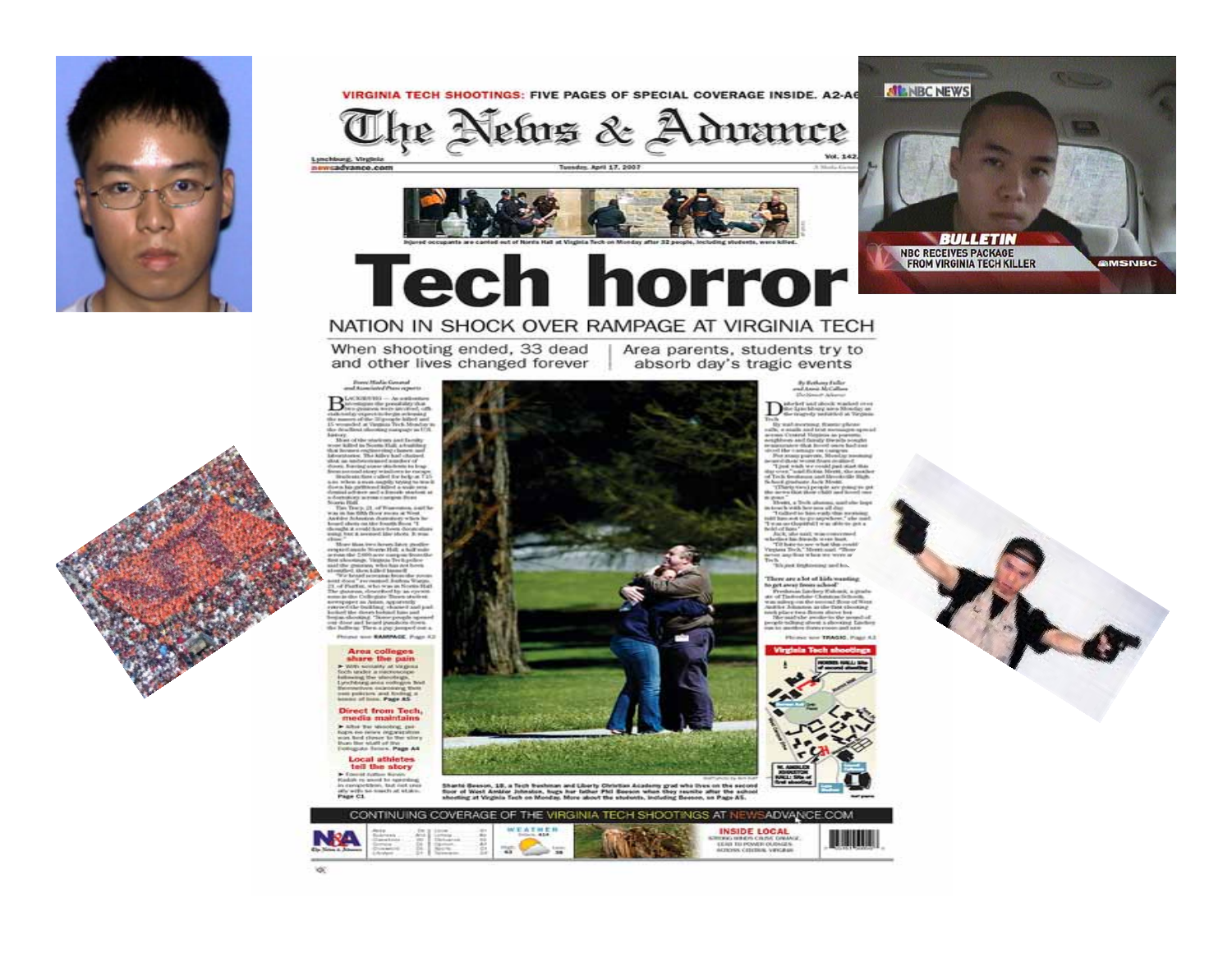## **Training Objectives**

• Define the term "active shooter"

• List measures that can be employed to reduce the effectiveness of an active shooter

• Describe actions that can be expected from responding law enforcement officers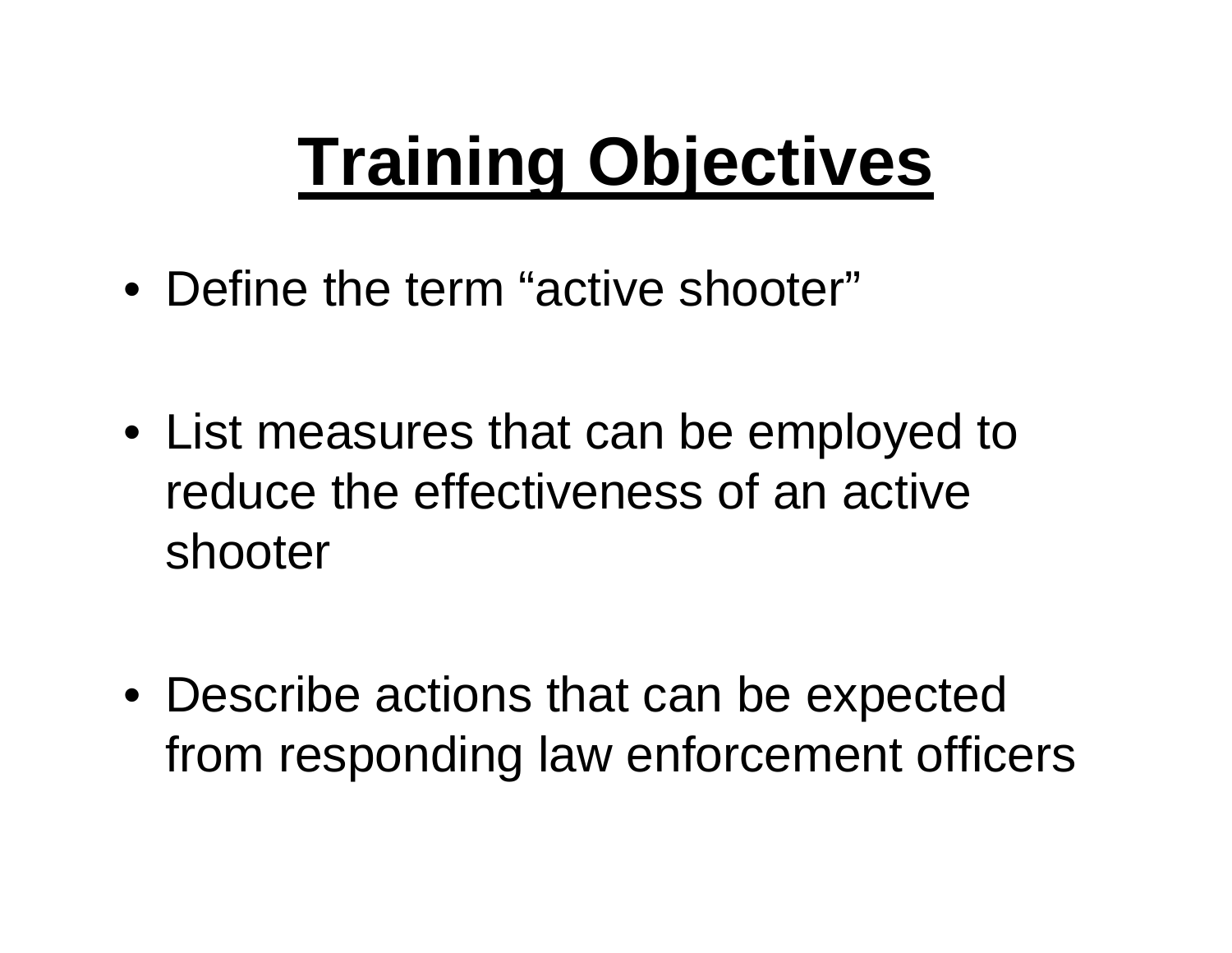#### **The Active Shooter defined**

# uspect or assailant whose activity mediately causing death and serious

 Threat is not contained and there is immediate risk of death and injury

injur

 $\bullet$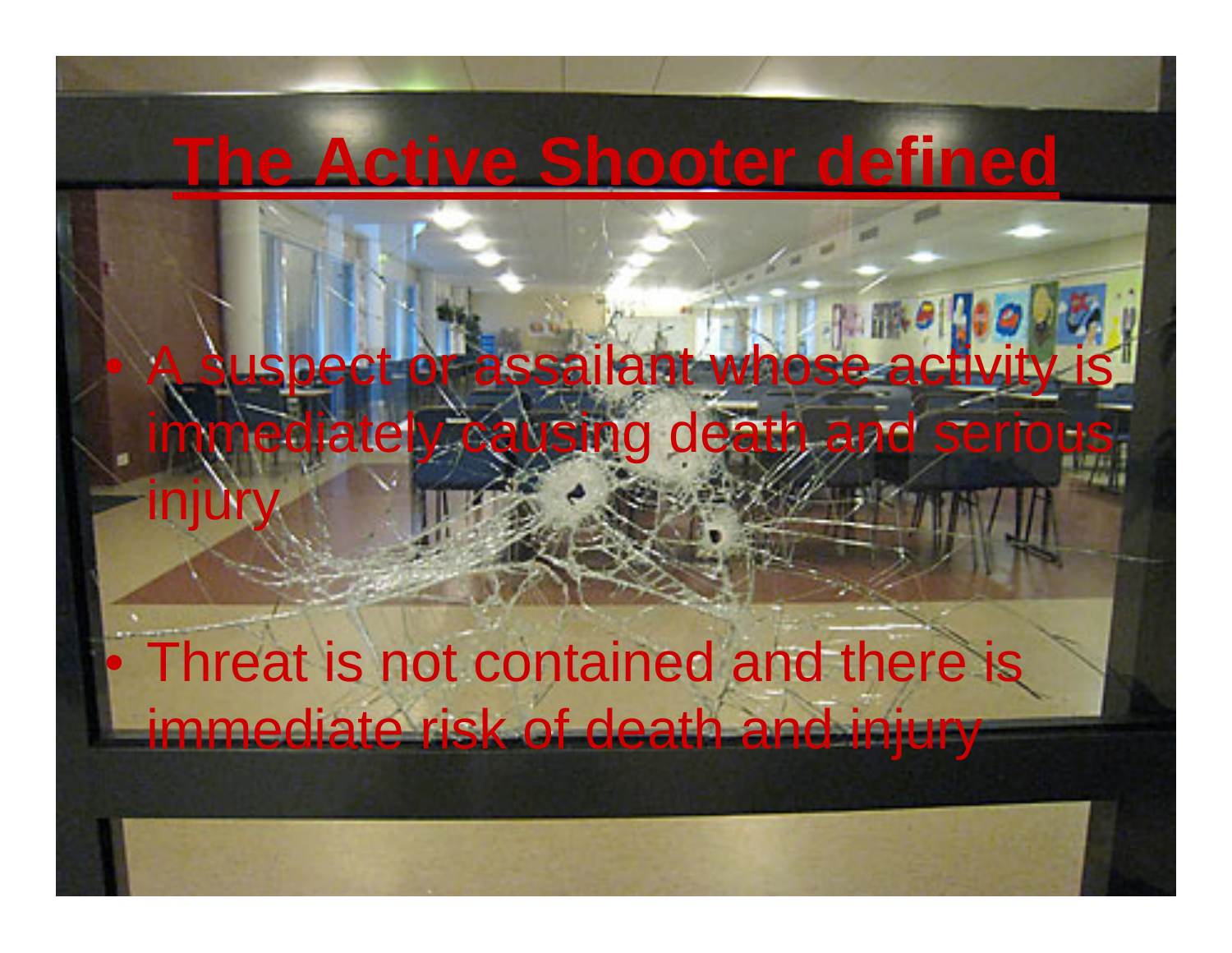## **Why Train FAPH Personnel?**

- **Terrorist incident**
- **Soldiers, Sailors, Airmen and Marines training at FAPH Trainees/Units with weapons**
- **Disgruntled employee (can happen anywhere/anytime)**
- **Disgruntled Solider – example: doesn't want to go on 4th deployment**
- $\bullet$  **Hunters: upset about something in personal life and sets them off while hunting here at FAPH**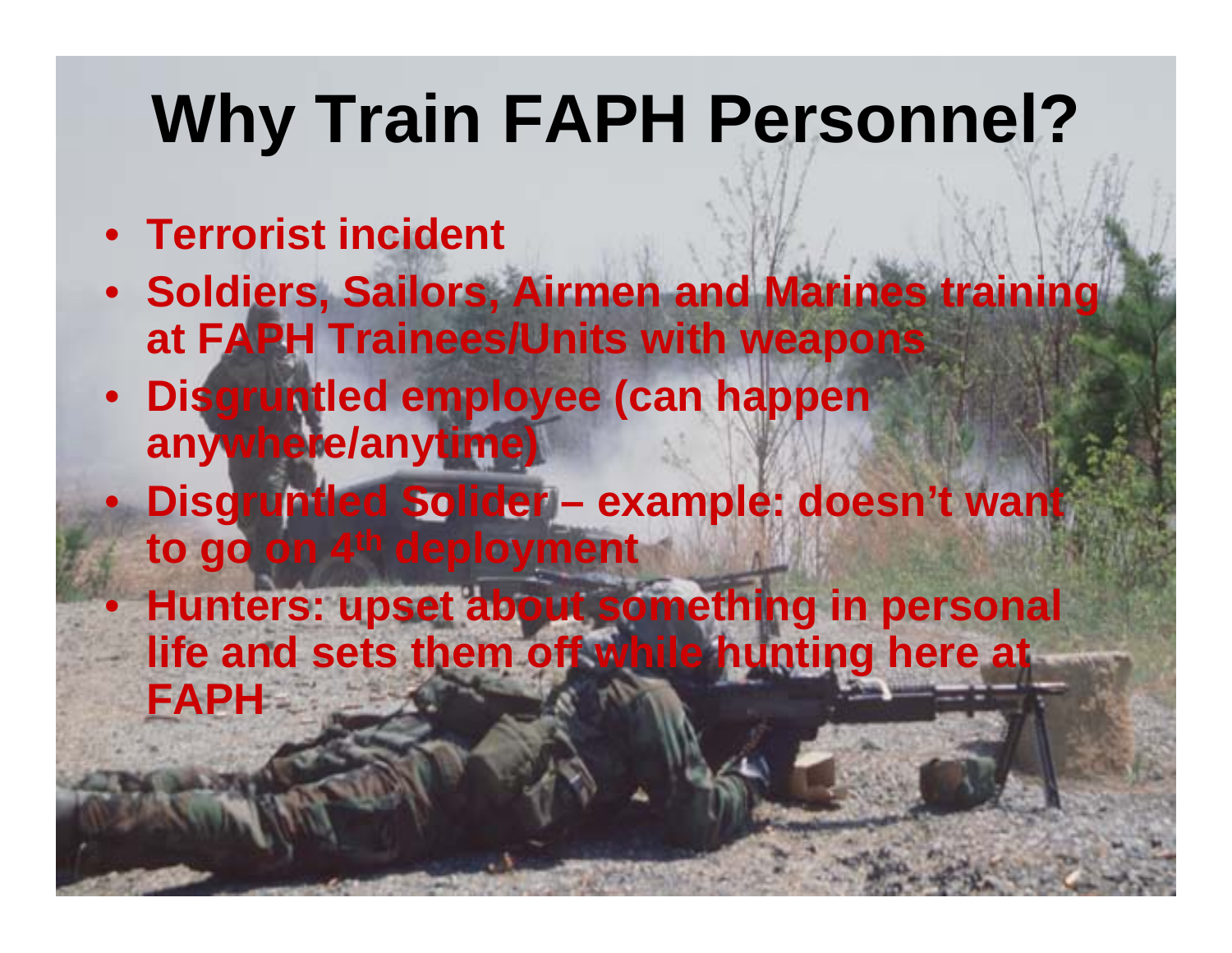# **Active Shooter**

- Incidents of targeted violence at schools/place of work rarely were sudden, impulsive acts
- Most Attackers had no history of prior violent or criminal behavior
- Considered the greatest terrorist threat on school campuses

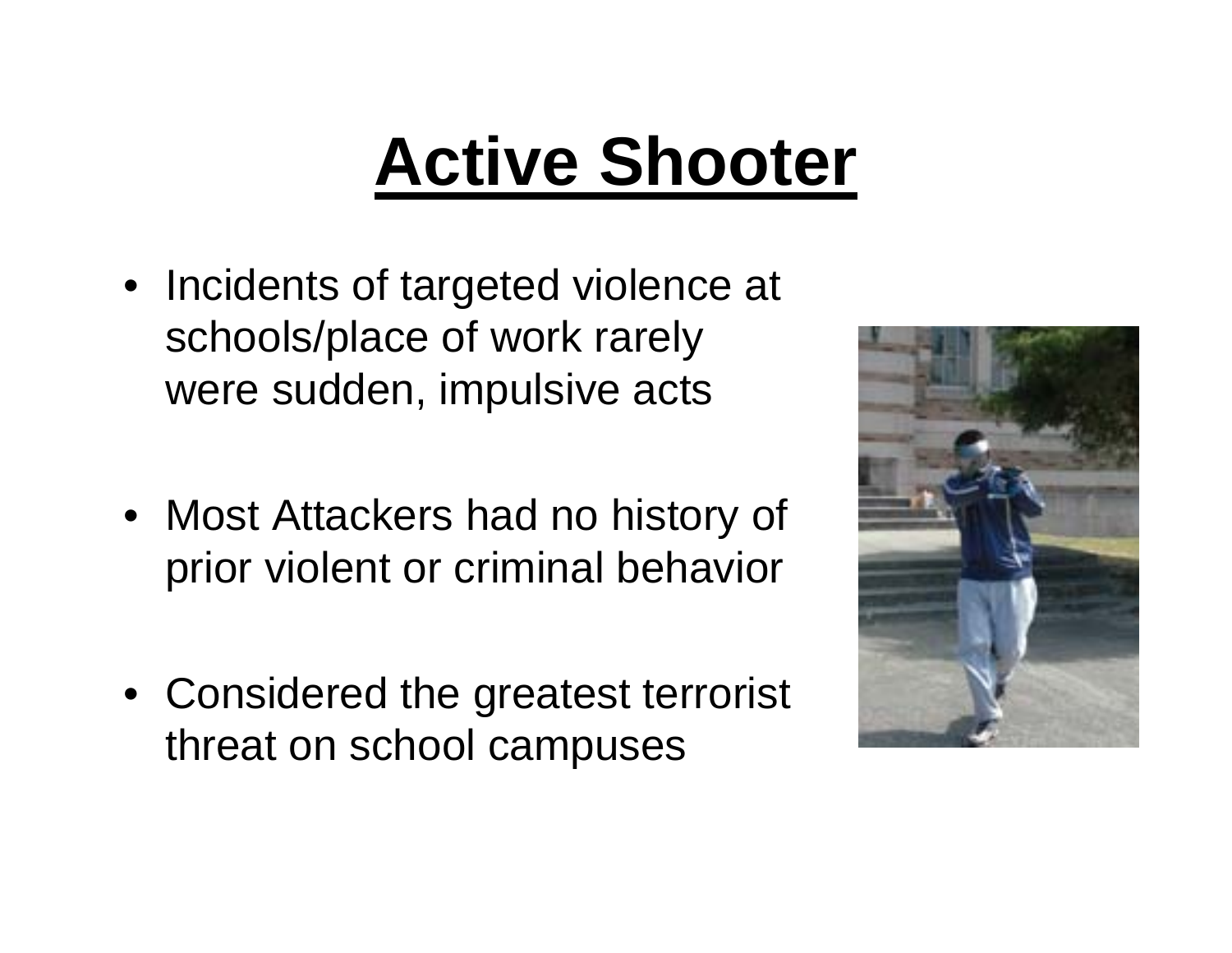# **Mentality of Active Shooter**

- Desire is to kill and seriously injure without concern for his safety or threat of capture
- Normally has intended victims and will search them out
- • Accepts targets of opportunity while searching for or after finding intended victims
- Will continue to move throughout building/area until stopped by law enforcement, suicide, or other intervention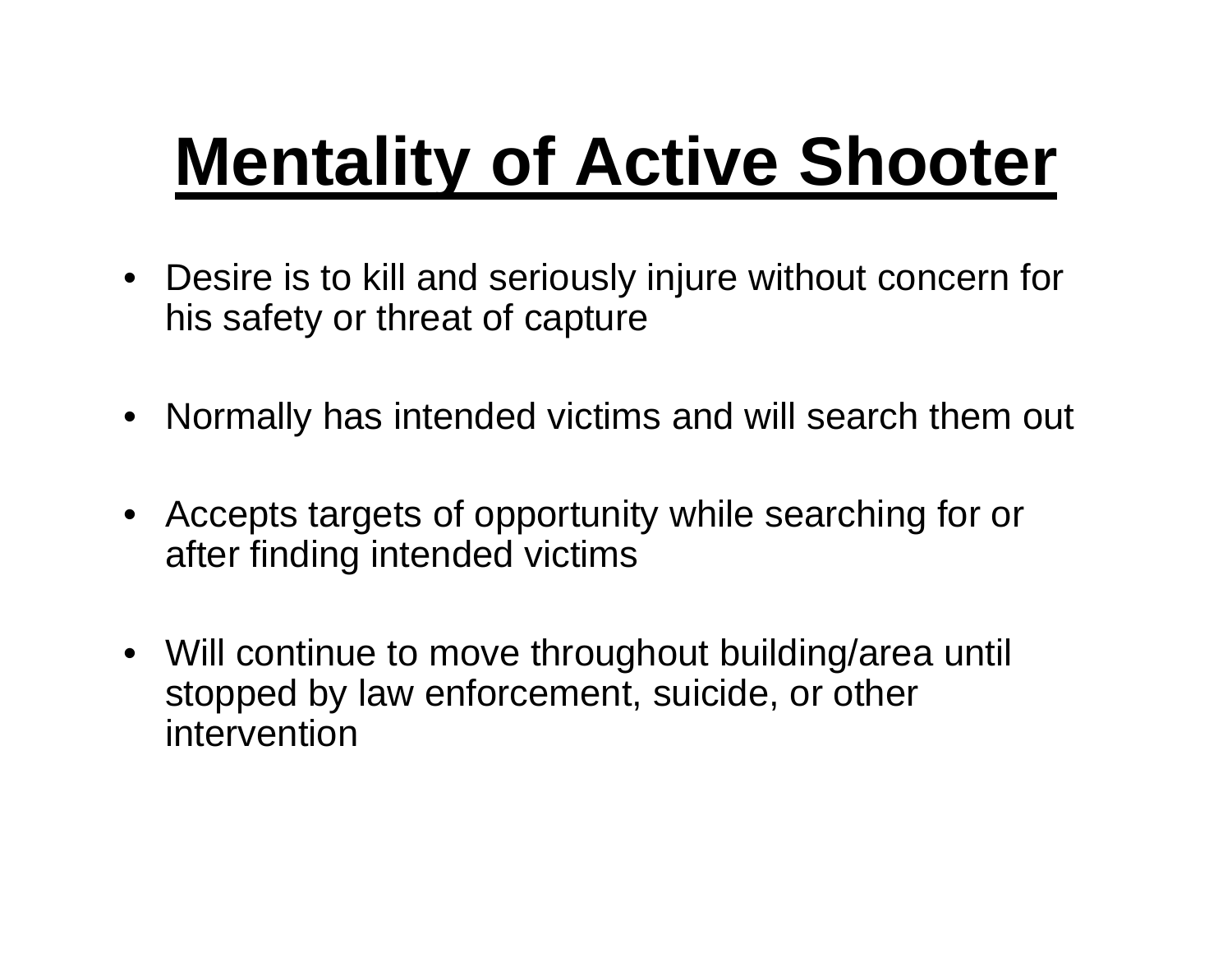#### **If an Active Shooter is Outside your Building:**



- • **Proceed to a room that can be locked, close and lock all windows and doors, turn off all lights.**
- • **Get everyone down on the floor and ensure no one is visible from outside the room.**
- • **One person in room calls 911, advise of incident and your location, remain in place until police or a familiar person arrives and gives the all clear.**
- • **Unfamiliar voices may be the shooter attempting to lure victims from their safe space.**
- • **Do not respond to any voice commands until you can verify with certainty.**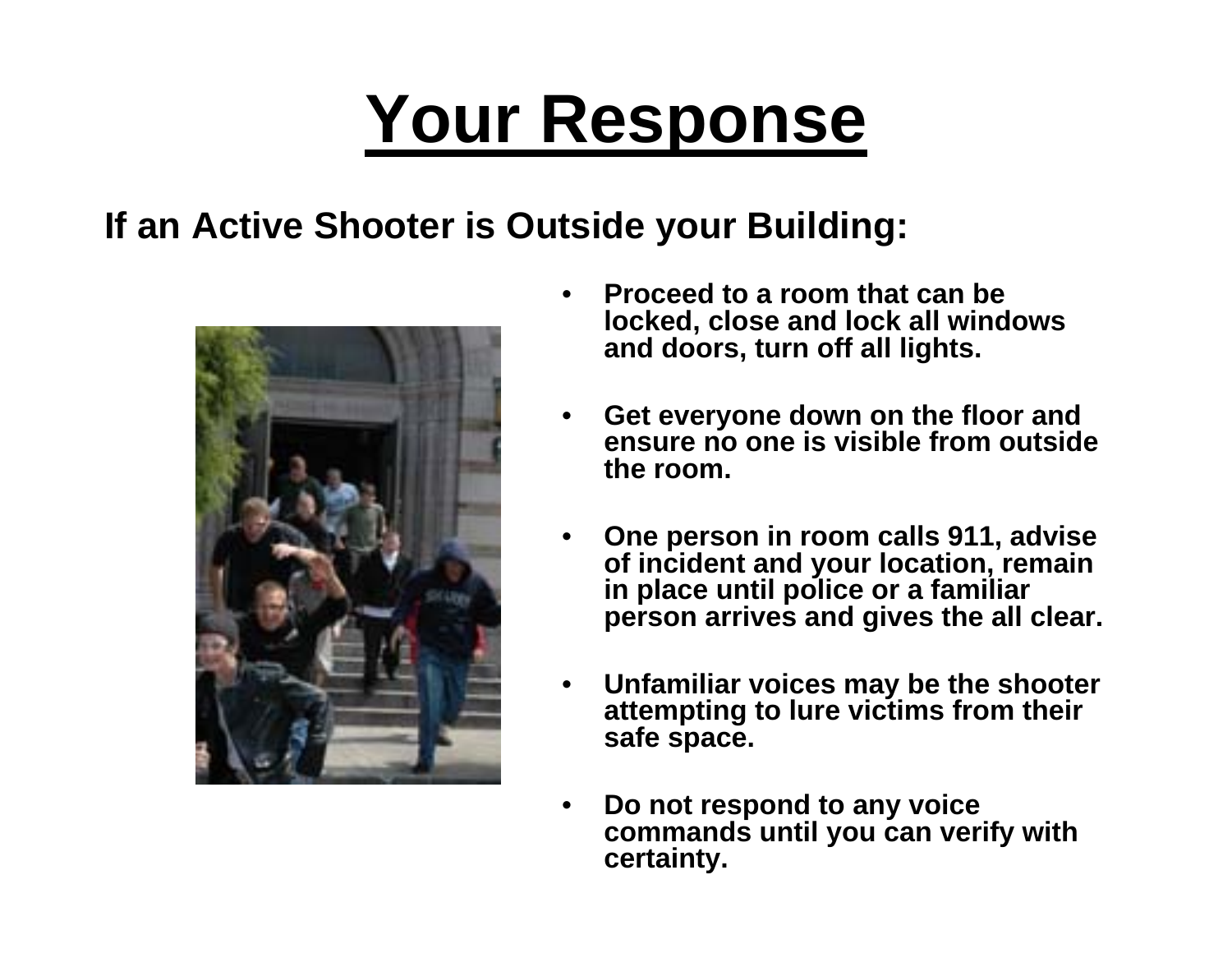#### **[If an Active Shooter Enters your Office:](http://en.wikipedia.org/wiki/Image:Virginia_Tech_massacre_Damiano_photo_from_Holden_Hall_modified2.jpg)**

- • **Secure the immediate area – whether classroom, bathroom, or office; close and lock all windows and doors, turn off all lights. This may require advanced planning to ensure ability to lock the door – key and type of lock.**
- • **Block the door using whatever is available - desks, file cabinets, books, other furniture…**
- • **Get everyone down on the floor and ensure no one is visible from outside the room.**
- • **One person in room calls 911, advise of incident and your location, remain in place until police or a familiar person arrives and gives the all clear.**
- • **Unfamiliar voices may be the shooter attempting to lure victims from their safe space.**
- • **Do not respond to any voice commands until you can verify with certainty.**
- • **If your room can't be locked, determine if there is a nearby location that can be reached safely and securely; If safe allow others to seek refuge with you**

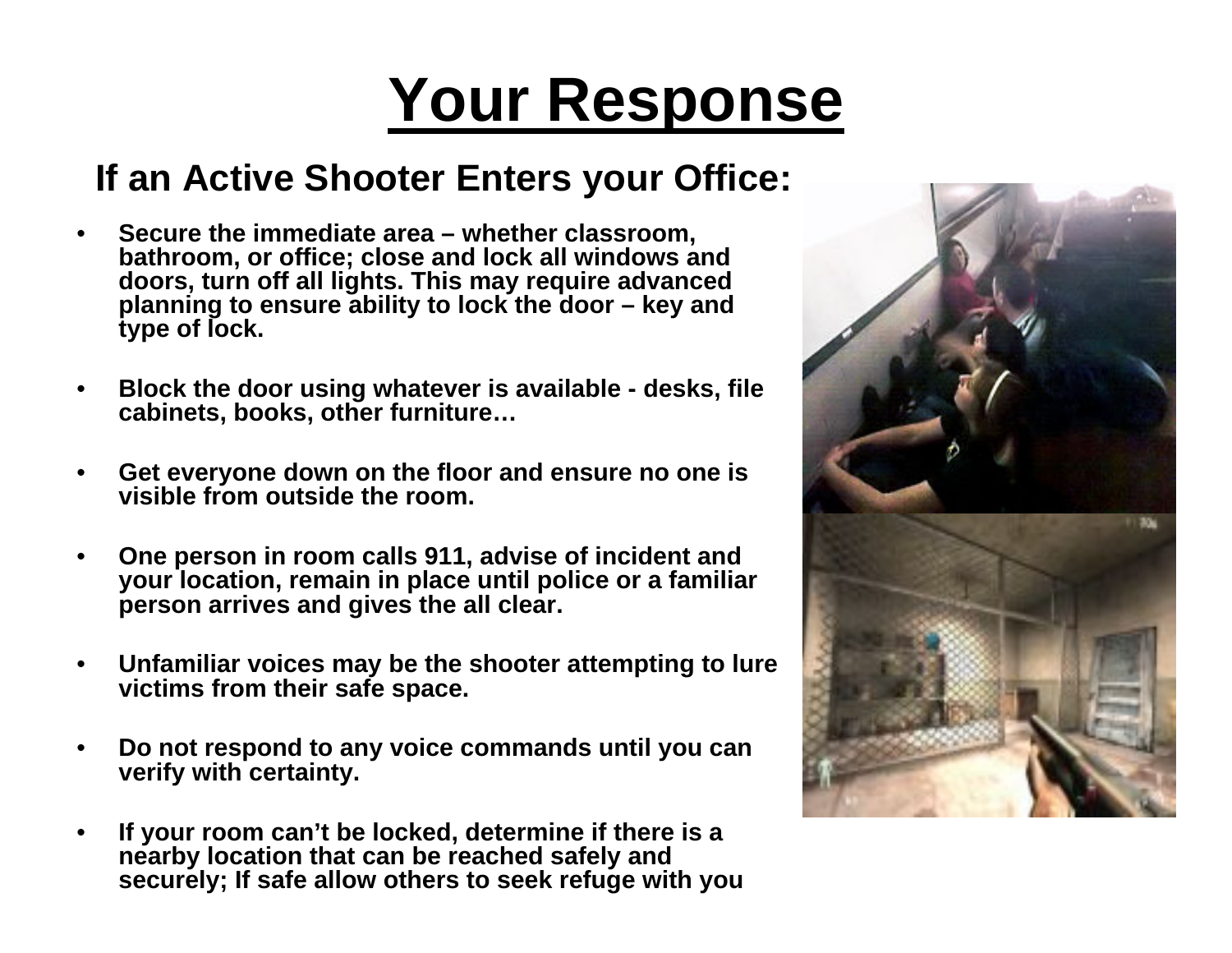• Treat the injured

- Remember basic first aid
- and the state of the state For bleeding apply pressure and elevate
- – Be creative in identifying items to use for this purpose - clothing, paper towels, feminine hygiene products, news papers, etc.

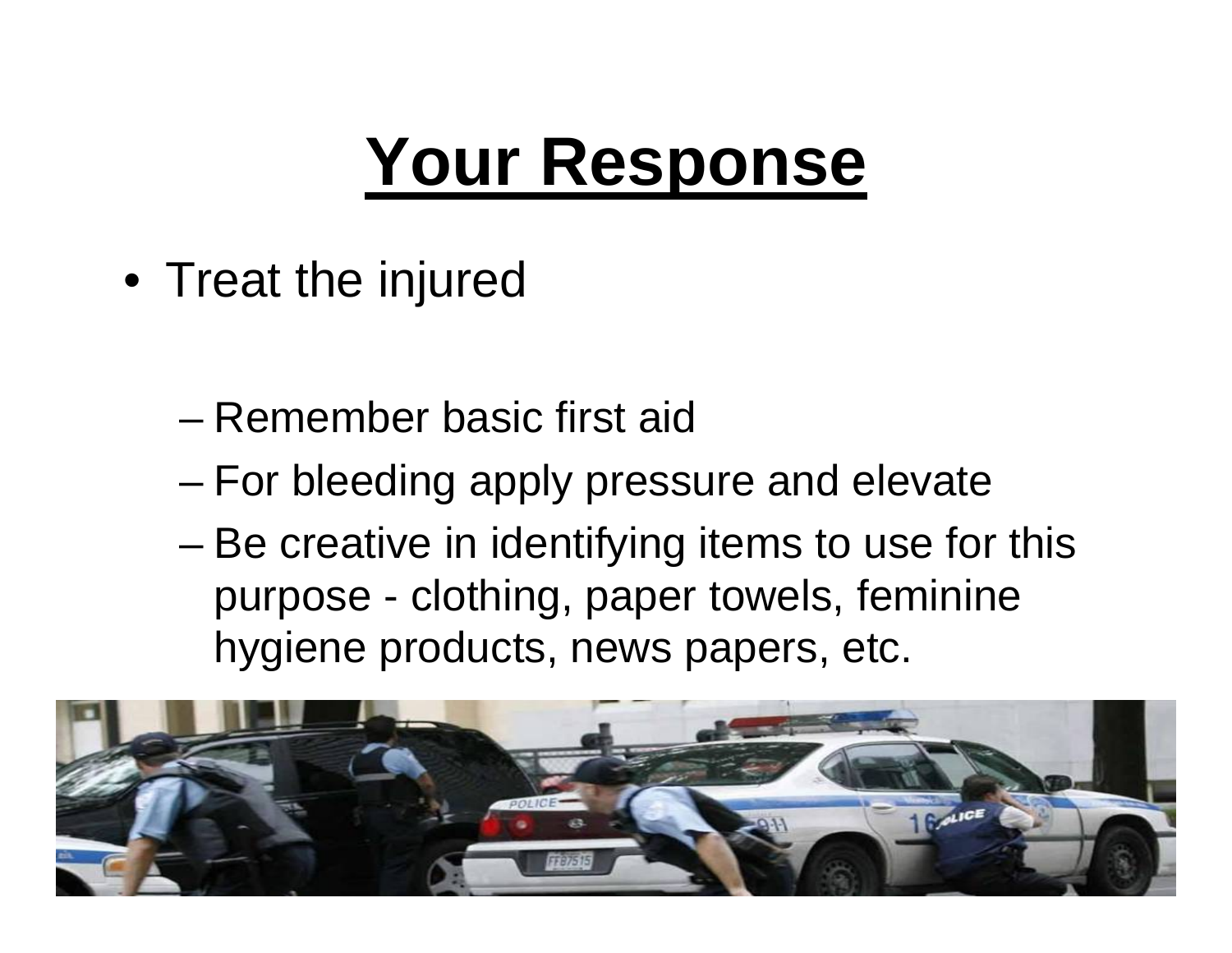*Un-securing an area:*

- • **The shooter will not stop until his objectives have been met, unless engaged by law enforcement**
- •**Consider the risk exposure created by opening the door**
- • **Attempts to rescue people should only be made if that can be done without further endangering the persons inside a secured area.**
- • **The shooter may bang on the door and yell for help to entice you to open the door**

*Remember the safety of the masses* **versus the safety of a few** 

If there is any doubt to the safety of the individuals inside the room, the area needs to *remain secured remain secured*

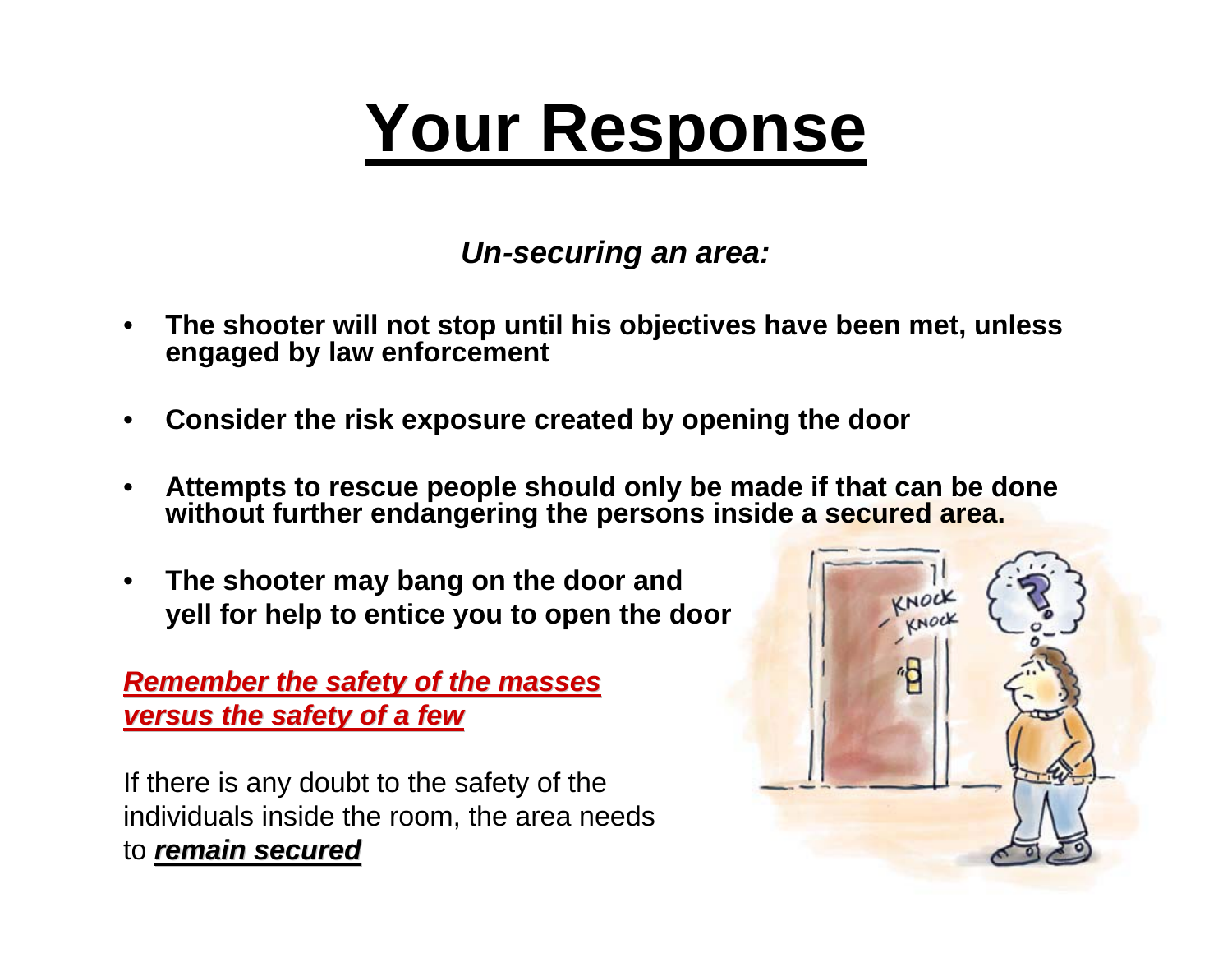- $\bullet$  **Doors, Windows, Openings, and Noise**
	- Close blinds
	- Block windows
	- Turn off radios and computer monitors if necessary
	- Silence cell phones
	- – Signs can be placed in interior doors, windows, but remember the shooter can see these
	- Place signs in exterior windows to identify the location of injured persons
	- Keep occupants calm and quiet
	- After securing the room. People should be positioned out of sight and behind items that might offer additional protection - walls, desks, file cabinets, etc.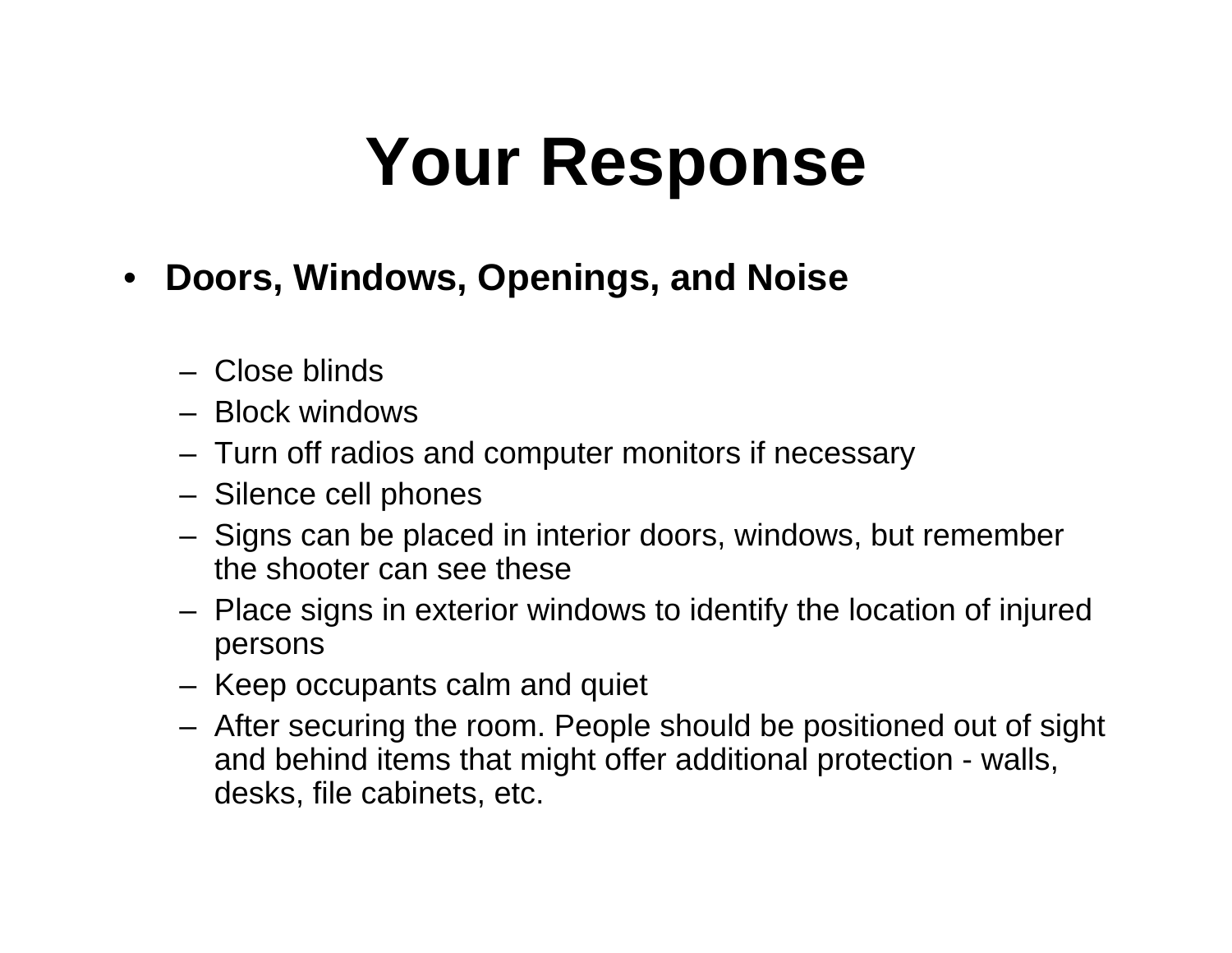### **Unsecured/open areas**

- If you find yourself in an open area, immediately seek protection
- Put something between you and the shooter
- Is escape your best option? Do you know where the shooter is? Is escape immediately available?
- If in doubt find a safe area and secure it the best way you can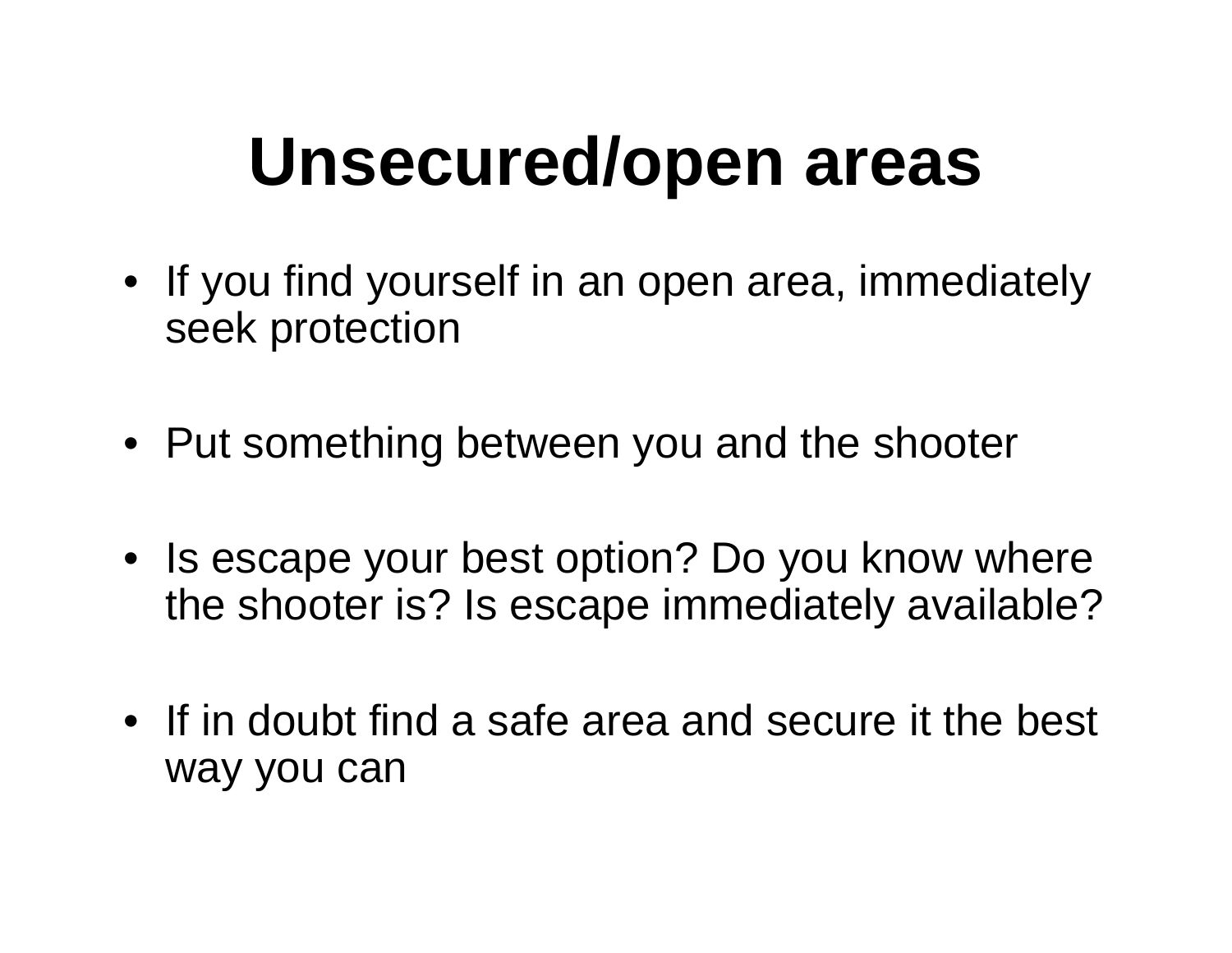

### **Contacting Emergency Personnel**

- x8911 from on post telephone (Fort A.P. Hill Police)
- (804) 633-8911 (Fort A.P. Hill Police)
- Emergency 911
	- – 911 may be overwhelmed
		- busy signal
		- multiple rings

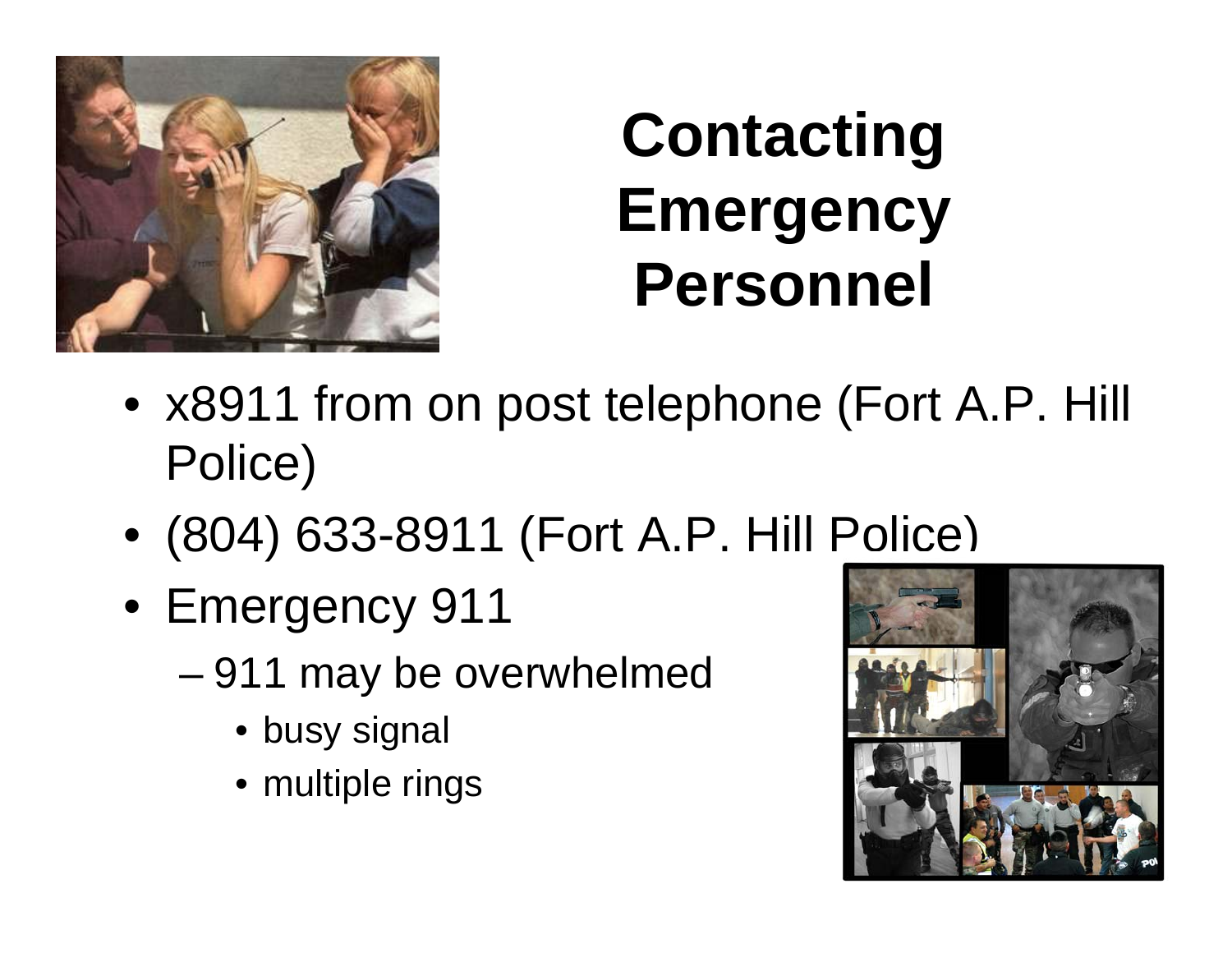# **What to Report**

- Your specific location
	- –Building name
	- Office/classroom number
- Number of people at your specific location
- Injuries
	- –Number of people injured
	- **Links of the Common** Types of injuries
	- and the state of the Dispatcher may provide instructions on how to care for injured until medical assistance can be provided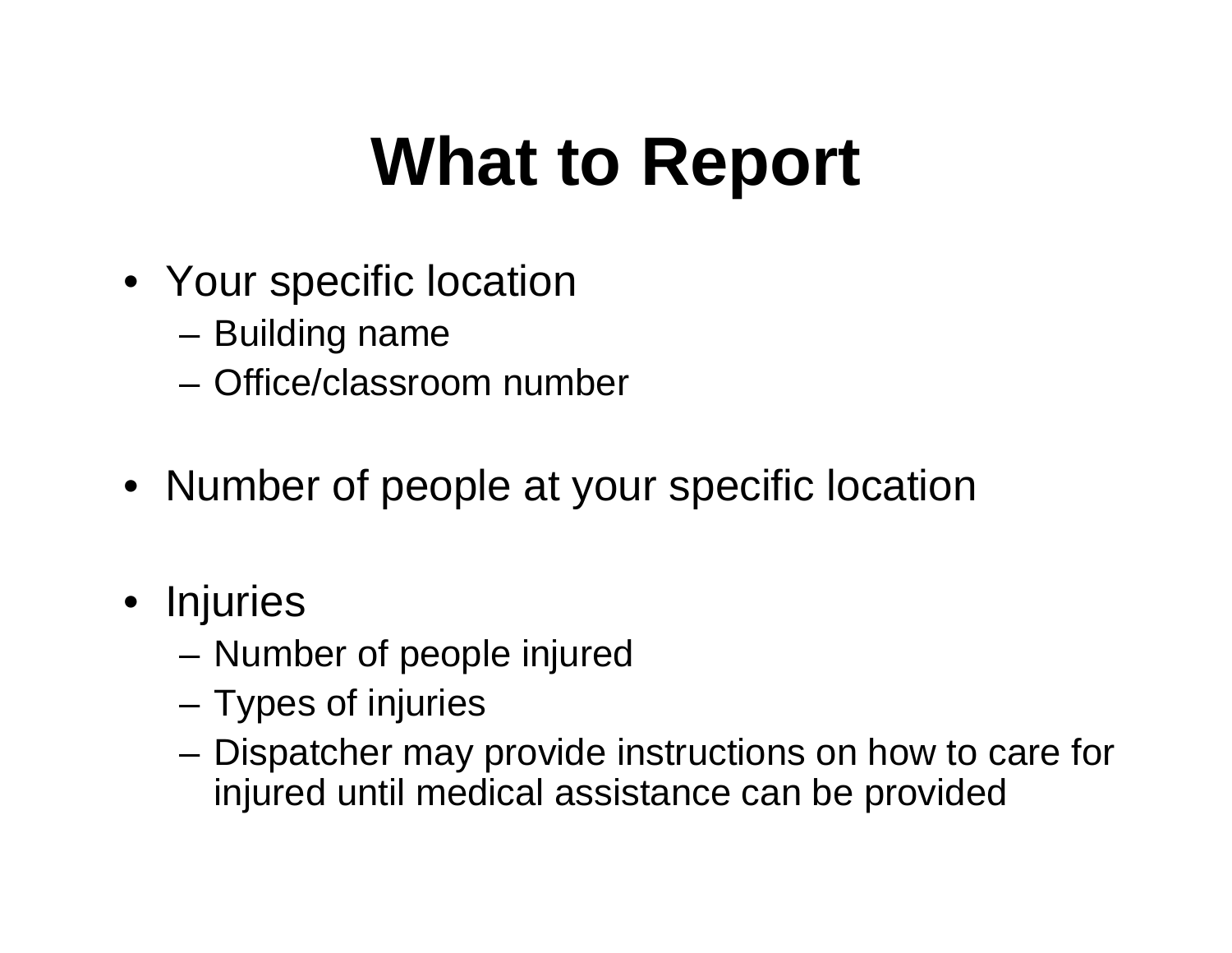# **What to Report**

- – Assailant(s)
	- Specific location
	- Number of assailant(s)
	- Race and Gender
	- Clothing color and style
	- Physical features height, weight, facial hair, glasses
	- Type of weapons (rifle/shotgun, handgun)
	- Backpack
	- Do you recognize the shooter? What's his name?
	- Have you heard explosions separate from gunshots?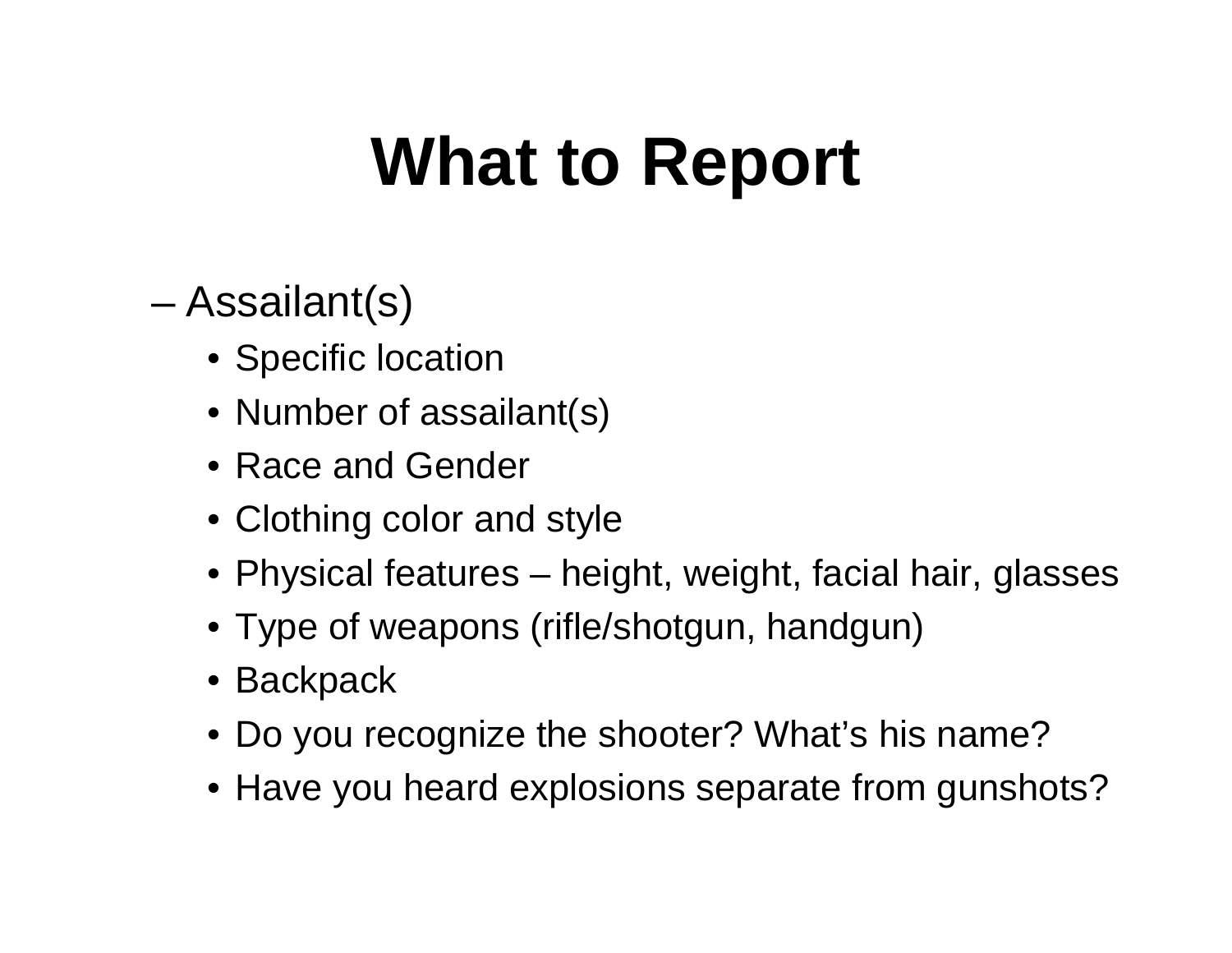#### **Law Enforcement Response**



• **Law enforcement will immediately respond to the area**

 **It is important for you to convey to others that help is on the way. Remain inside the secure area.**

 **Law enforcement's goal is to locate, contain, and stop the shooter**

 **The safest place for you to be is inside a secure room**

 **The shooter will not flee when law enforcement enters the building, instead he will have new targets to shoot**

 **Remember the shooter's mindset is not escape. His goal is to kill and injure**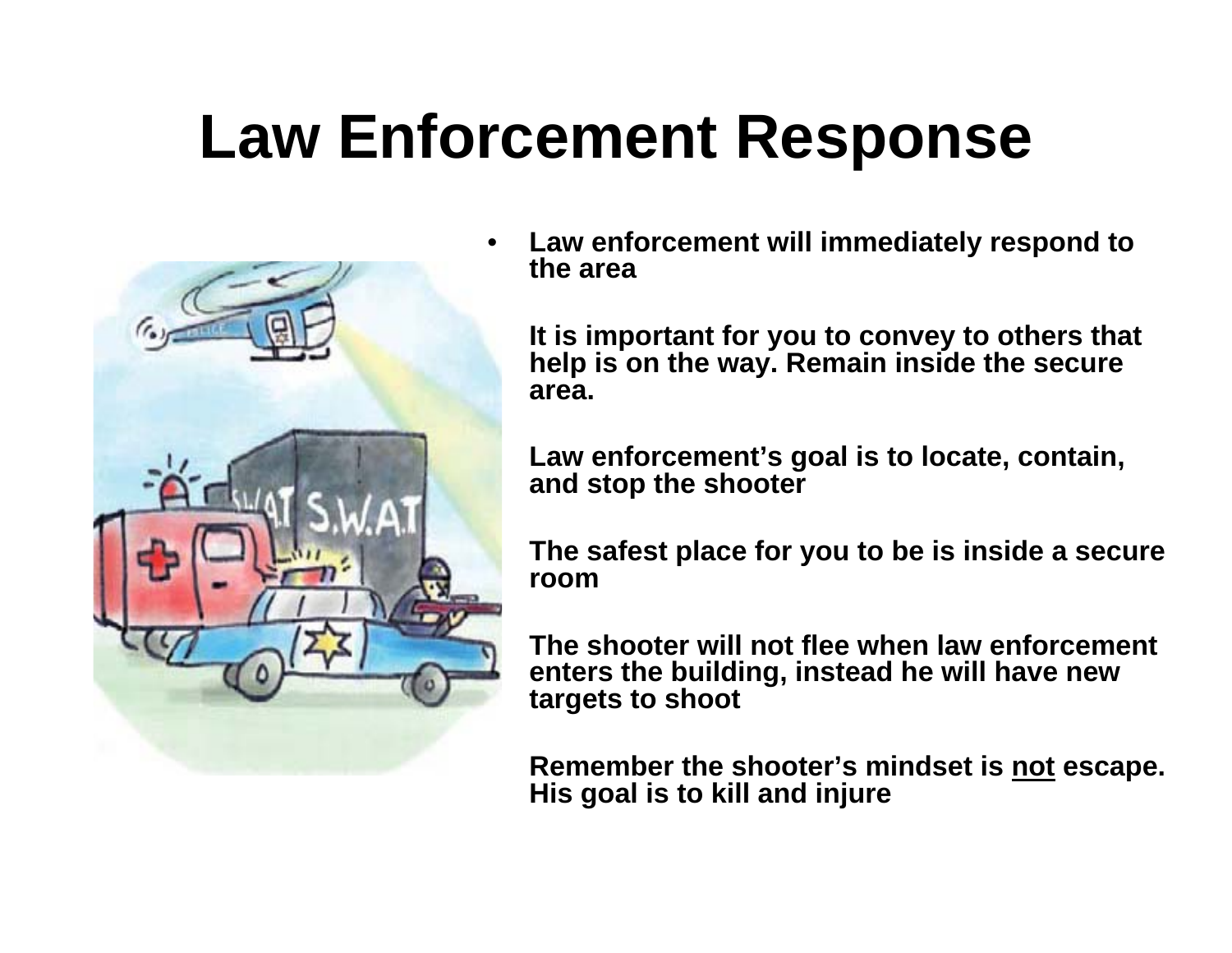# **Law Enforcement Response**

- • Injured persons
	- Initial responding officers will not treat the injured or begin evacuation until the threat is neutralized
	- You may need to explain this to others in an attempt to calm them
	- Once the shooter is contained, officers will begin treatment and evacuation
- • Evacuation
	- Safety corridors will be established. This may be time consuming
	- Remain in secure areas until instructed otherwise
	- You may be instructed to keep your hands on your head
	- You may be searched
	- You will be escorted out of the building by law enforcement personnel





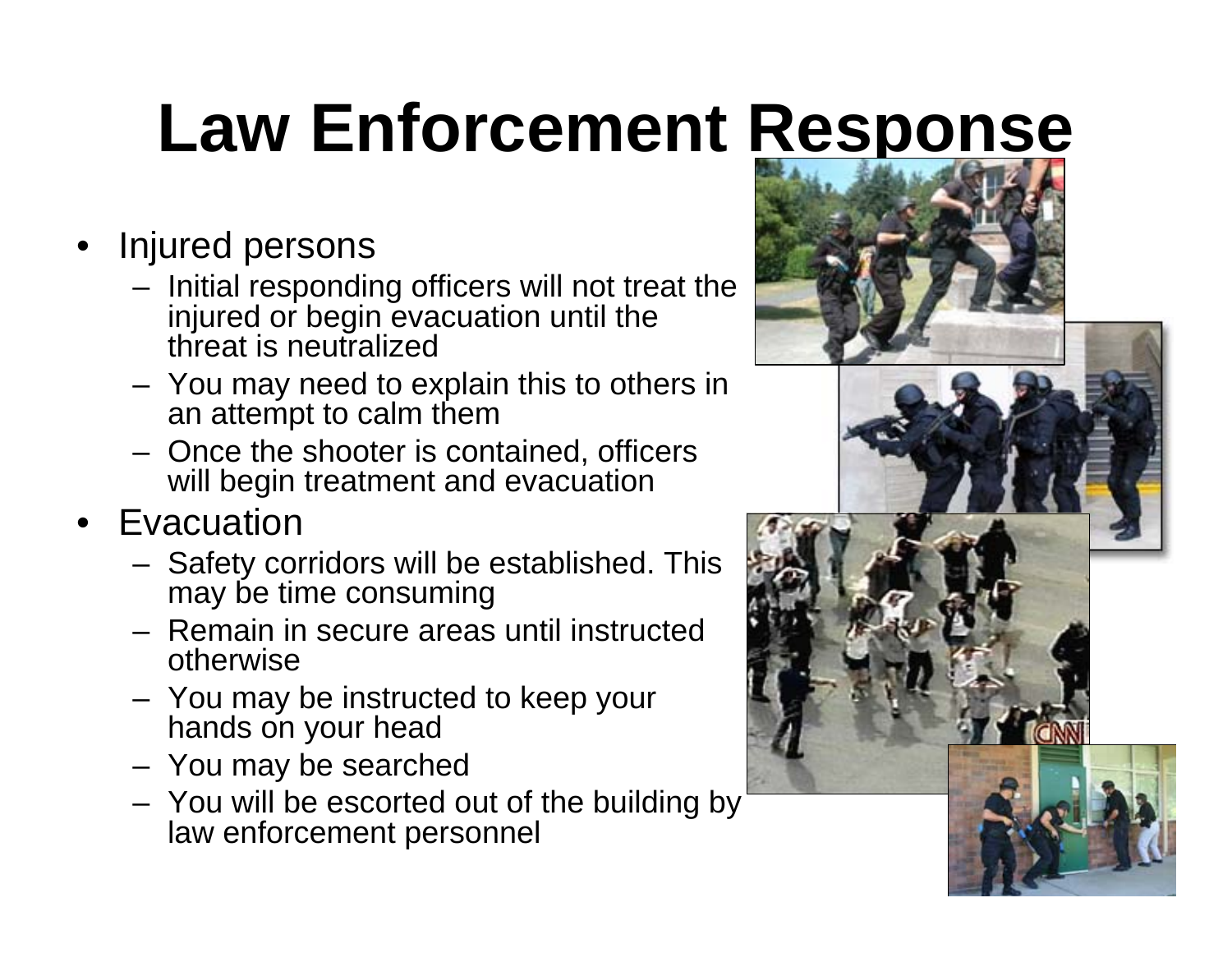# **The Investigation**

- Information will be released to FAPH community and media as quickly as possible
- The entire area will be treated as a crime scene



- Once you have been evacuated you will not be permitted to retrieve items or access the crime scene
- After evacuation you will be taken to a holding area for medical care, interviewing, counseling, etc.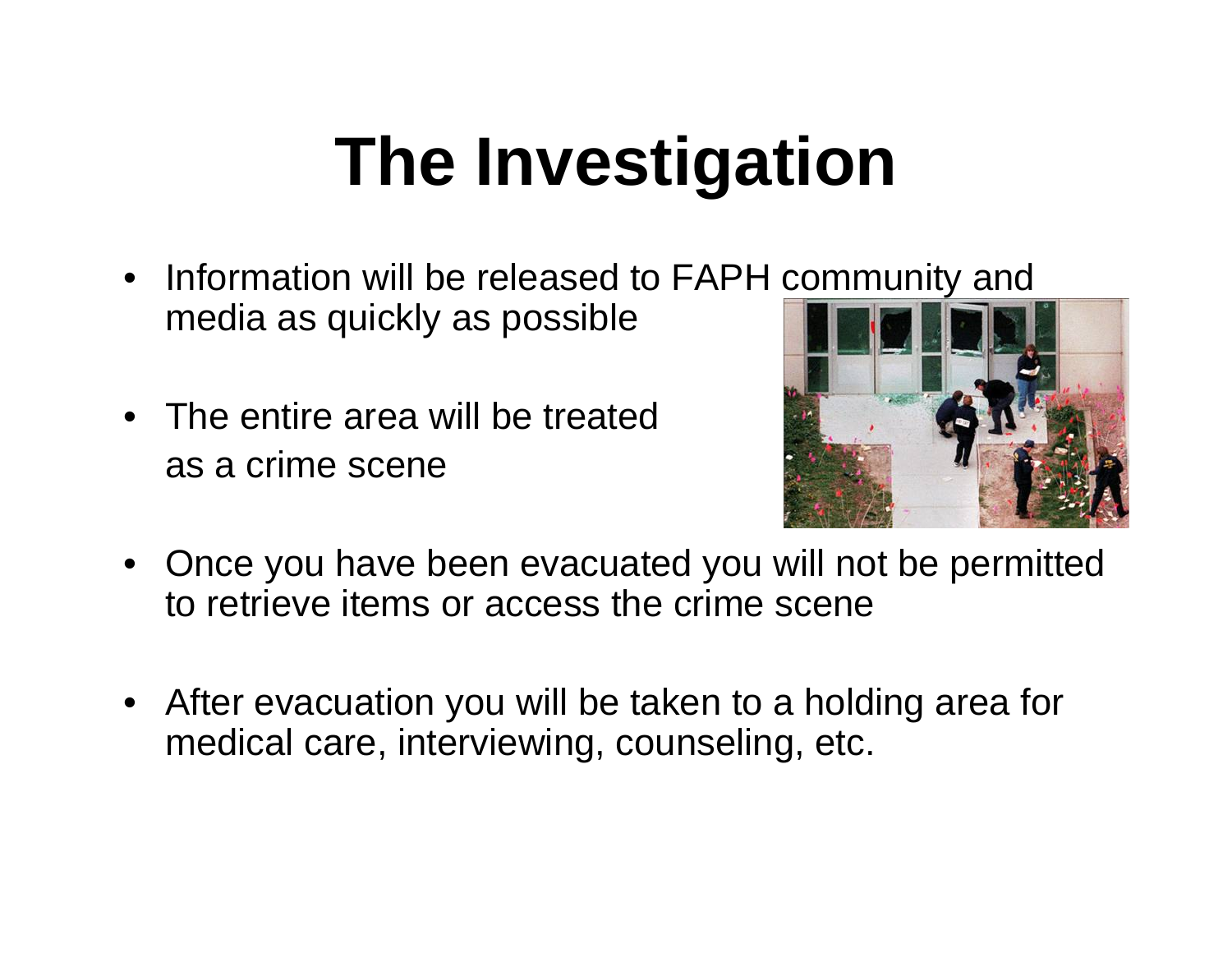# **Summary**

- Active Shooter
- You should take a leadership role
- Seek secure area
- Calm, reassure, and quiet others
- Report the incident
- Treat injured
- Law enforcement response
	- –Objective is to neutralize threat
	- Evacuation
	- **Links of the Common** Follow up medical care, interview, counseling
	- –Investigation

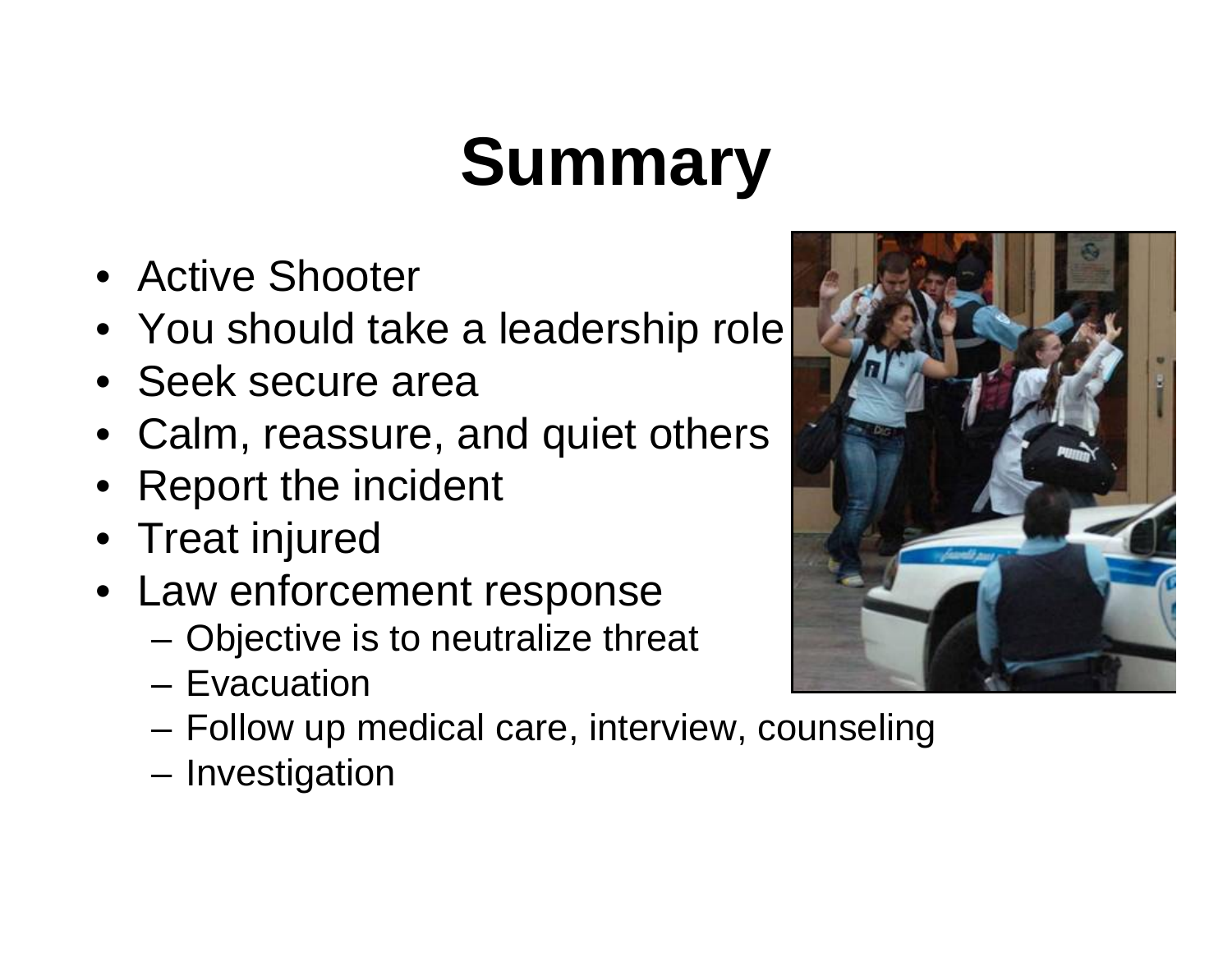# **Closing Statement**

- We can no longer predict the origin of the next threat
- Assailants in some recent incidents across the country were not students or employees
- There are not always obvious or specific targets and victims are unaware they're targets, until attacked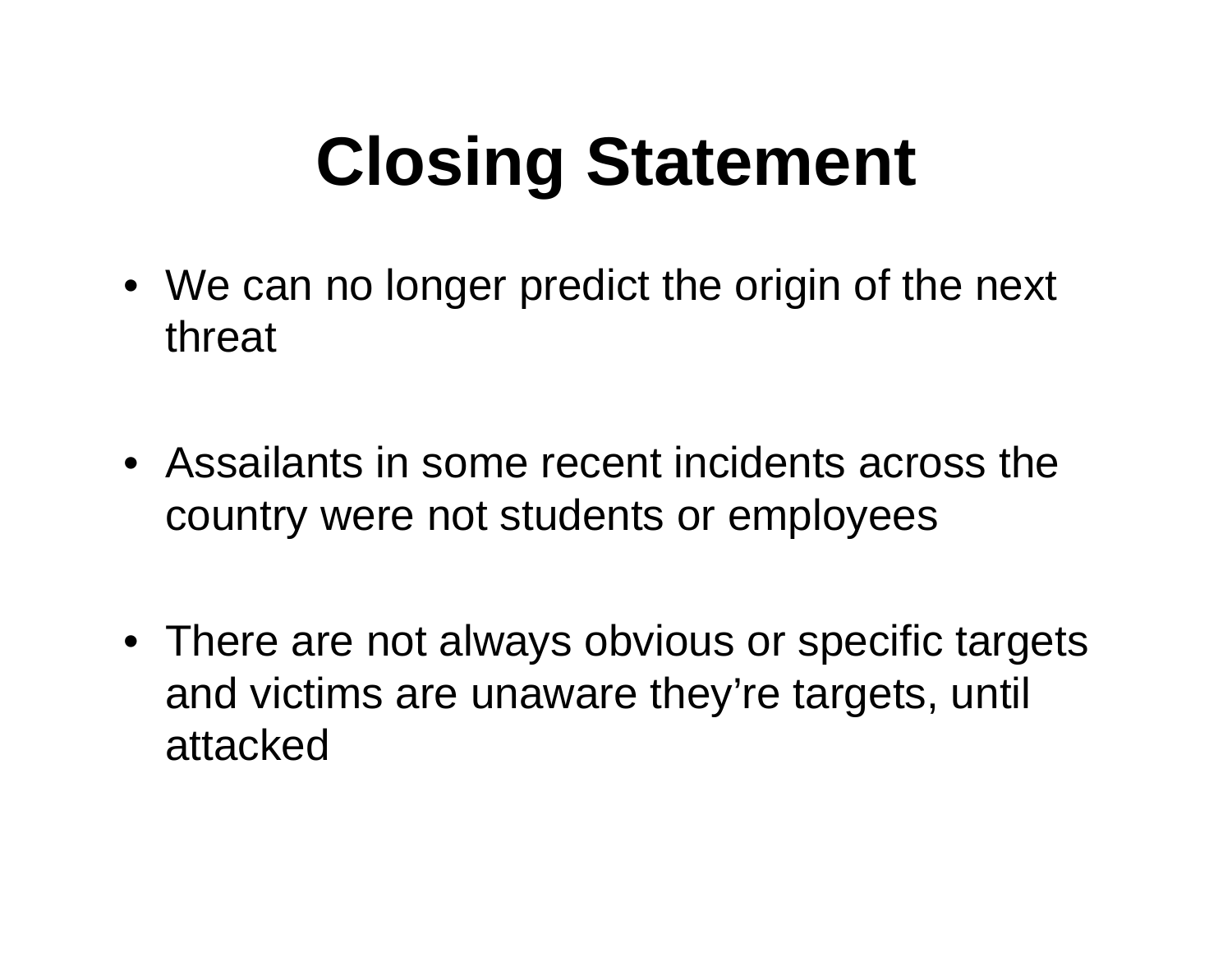## What Else Can You Do?

#### •*Practice Your Common Senses Practice Your Common Senses*

- •Contribute to a Culture of Safety
- • Vigilance – Use awareness to protect your personal boundaries; Create prevention through vigilance.
- •Avoidance – Know how to identify a high-risk situation
- •or environment and avoid it.
- •Escape – Know when and how to get away from a
- •threatening situation.



#### *Take Yourself Off of Automatic*

How many times have we all been told that a critical component of our safety is awareness? The reason is because, it's true. Being alert and present in any given situation is essential when it comes to protecting ourselves. In fact, many would argue that it is half the battle in any threatening situation. Unfortunately, despite the fact that we know this, we are so caught up in day-to-day distractions that more often than not, we fail to maintain a critical level of awareness.

#### *Practice Your Common Senses Practice Your Common Senses*